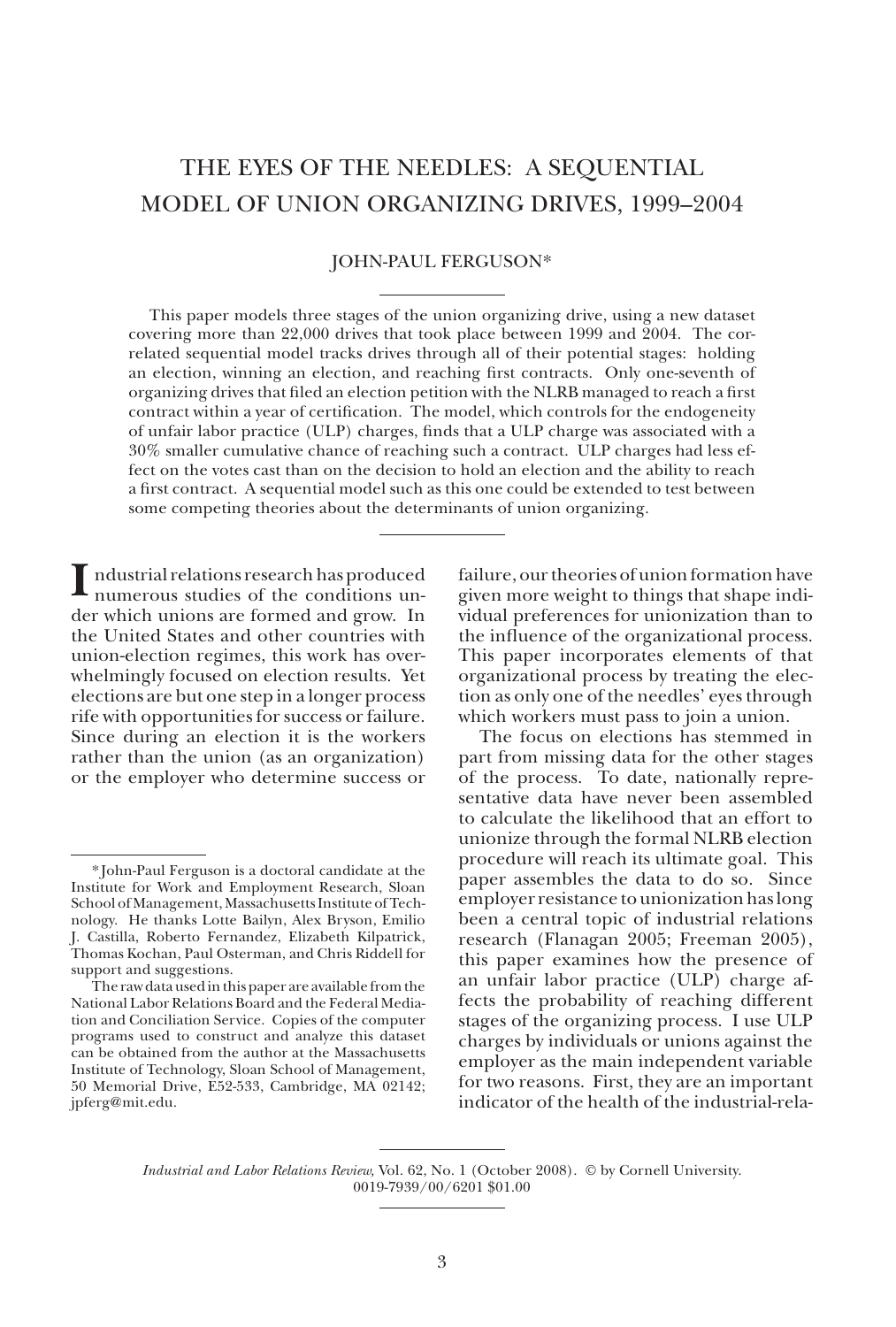tions system. Second, despite the intuitive importance of ULP charges, prior work has found conflicting associations between them and representation election outcomes.

Organizing drives in the United States must clear more than one hurdle: through them, unionists must win the right to hold a representation election, win the election, and then negotiate a contract with the employer. By gathering data for each of these stages and estimating success in each stage separately, I am able to identify factors that affected whether elections were held, whether (and by what margin) an election resulted in a win for the union, and whether a first contract was reached after electoral victory. Not all factors affect success in all of these stages. An organizing drive need only fail in one stage to fail completely, however, so understanding when and why different factors impinge on success is important for any planning to improve the election process.

My ultimate goal in this paper is not to uncover all the determinants of organizing success at all stages of the process but rather to gather and present recent and nationally representative data on phases of the organizing process for which such data have not previously been available. The resulting analysis shows that at least some important determinants of union-organizing success, such as ULP charges, seem to matter more in the buildup to and aftermath of elections than in the voting itself. I calculate the cumulative likelihood of surviving an organizing campaign and then estimate the cumulative impact of a ULP charge. Finally, I offer some speculation about how a sequential approach could be used to extend research on union organizing.

## **The Union Organizing Drive**

There are three ways to form a union under the National Labor Relations Act (NLRA). First, an employer and the employees' chosen representative can voluntarily negotiate a collective-bargaining agreement without informing the National Labor Relations Board (NLRB). Second, employees can vote for a union in a secret-ballot election that the NLRB certifies. Third, the NLRB can

require an employer to bargain with a union when the board determines that actions by the employer have made it all but impossible for a free and fair secret-ballot election to take place. The third means has become extremely uncommon. The first means, socalled voluntary recognition, accounts for a growing share of organizing drives (Brudney 2005). Yet voluntary recognition is limited to cases in which the employer either does not oppose unionization or has agreed to it in the face of strong public pressures, such as corporate campaigns. Election is the procedure that is embedded in the law and that gives employees a way to organize even if the employer is opposed. It is the means with the widest scope and thus the best indicator of the health of the system as a whole.

For most employees, a union is a means to the end of changing the terms and conditions of work. That end requires a collective-bargaining agreement, or contract. In countries where such contracts are negotiated at the industry level, the adoption of contract terms can follow almost automatically from union recognition. In the United States, where most unions negotiate a contract with a single employer or even with a single establishment, the one need not follow the other: "Because a sizable number of employers refuse to accept unions even after an NLRB election and have the economic strength to resist union efforts, there is a leakage from elections to contracts" (Freeman and Medoff 1984). Thus, when the outcome of interest is a change in employment relations, the representation election is not a final outcome. Instead, it is an intermediate step in a process that begins with the organizing drive and ends with a contract.

The most common steps in that process are shown schematically in Figure 1.1 A group of workers decide to try to form a union, either on their own or through the instigation of a sympathetic union. The organizers then start a "card drive." To petition the NLRB to hold an election, the petitioners must submit proof, most often in the form of signed

<sup>&</sup>lt;sup>1</sup>This diagram has been adapted from the summary in DiNardo and Lee (2004).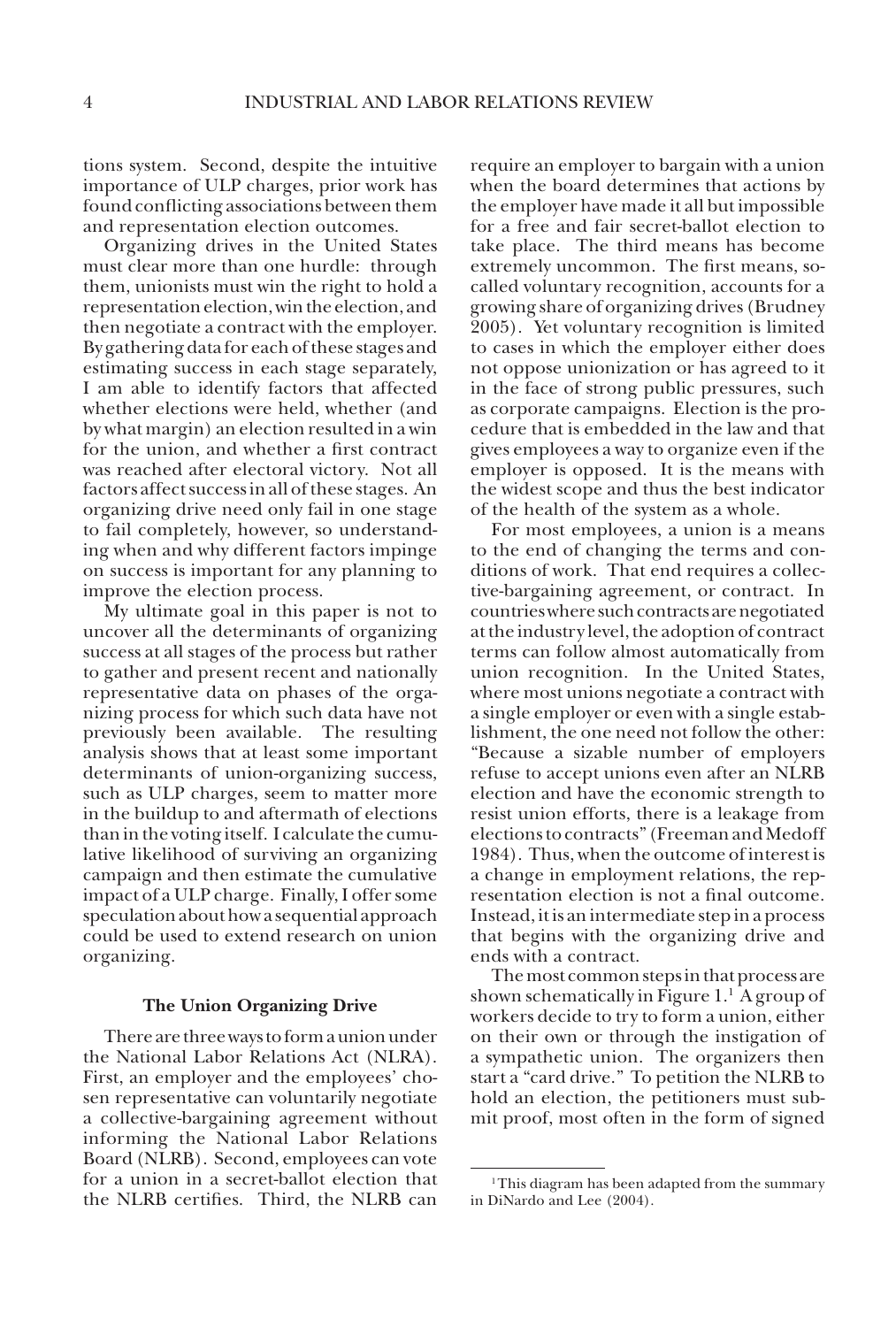cards, that at least 30% of the employees in the proposed bargaining unit desire such an election. In practice, most organizers gather cards from two-thirds or more of the employees, since the share of cards is a signal of likely election success (Fiorito 2003:200). If the organizers gather enough signatures to submit a petition, then the NLRB rules on, *inter alia,* the appropriateness of the suggested bargaining unit. Assuming that the NLRB goes forward with the unit as suggested or modified, the parties then come to an agreement on the type and date of election. Within seven weeks on average after the petition has been filed, the NLRB holds an election at the workplace. A simple majority of the votes cast is necessary for a win. If the union wins and there are no objections to the conduct of the election, then the NLRB certifies the union as the representative for the bargaining unit. The employer is then obligated to bargain "in good faith" with the union for at least one year. After an average of ten months, the two sides agree on the terms of a first contract. Such first contracts cover three years, on average.

Lengthy as it is, the above is an idealized process. It can break down at several points, the most important four of which are noted as choices in Figure 1. The organizers can fail to gain enough signed cards to file an election petition. They can choose to withdraw their petition rather than to hold the election. They can lose the election. Even if they win the election, they may not reach a first contract with the employer.

#### **Sequential Model**

Breaking the organizing drive down into stages shows how it resembles a screening process, where only some of the cases in each stage advance to the next. As shown in Figure 1, of 22,382 organizing drives that filed an election petition, only a projected 3,180—one-seventh—reached a first contract within a year of certification. Furthermore, Table 1 shows that cases that experienced a pre-election ULP charge were screened out at higher rates than other cases at each stage.

There are four mutually exclusive outcomes for organizing drives that have filed



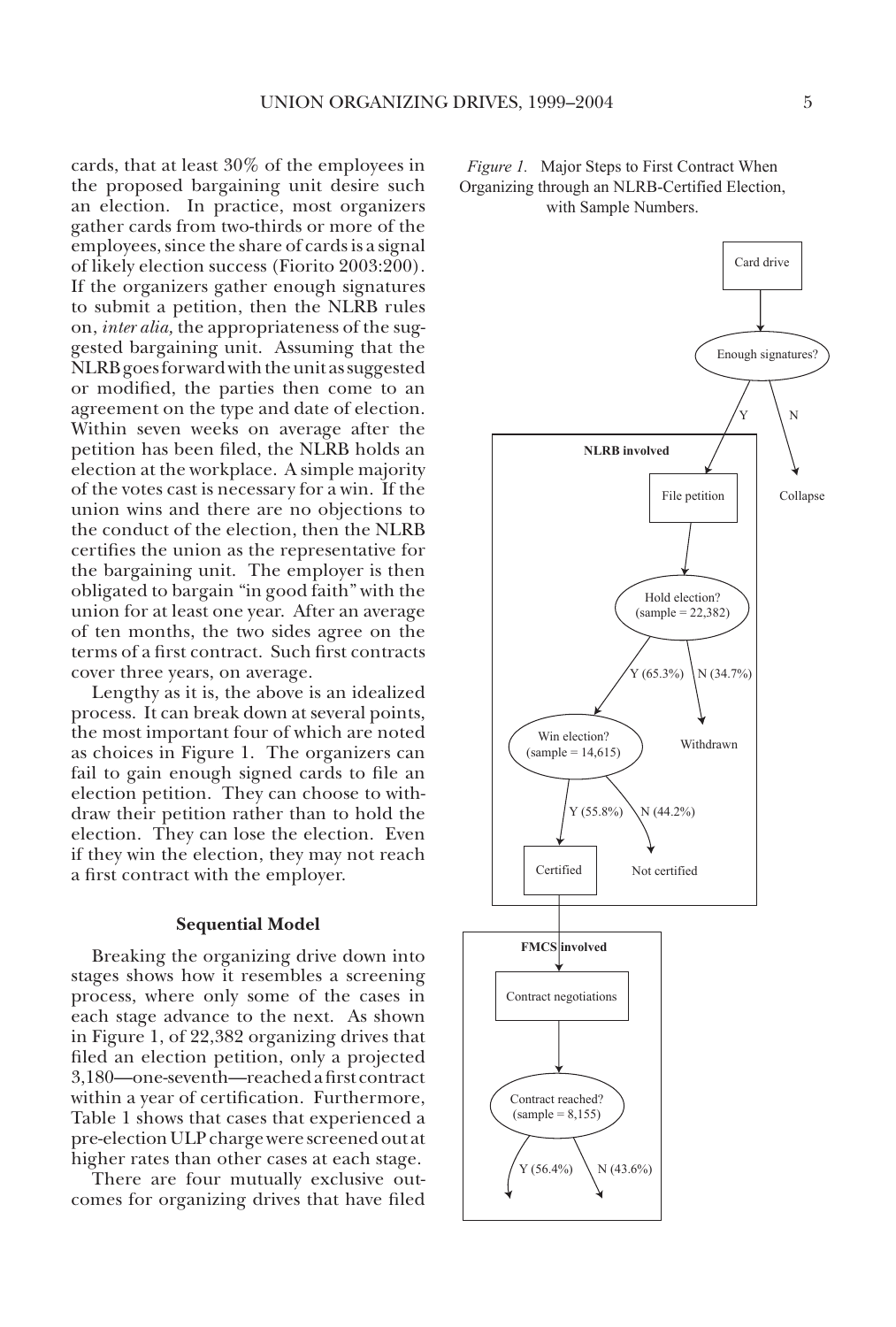*Table 1.* Survival Rates for Stages of the Organizing Process

| <i>Stage</i>                 | Cases  | Rate | $Non-ULP$ | UL P  | $Non-ULP: ULP$ |
|------------------------------|--------|------|-----------|-------|----------------|
| Election Petition Filed      | 22.382 | N.A. | 18.429    | 3.953 | 4.7:1          |
| Election Held                | 14.615 | .65  | 12.410    | 2,205 | 5.6:1          |
| Election Won                 | 8.155  | .56  | 7.053     | 1.102 | 6.4:1          |
| Contract Agreed <sup>a</sup> | 3.180  | .38  | 2.777     | 403   | 6.9:1          |

a Projected. This figure is based on dividing the 1,940 FMCS records with contract agreements within one year by 0.61, the share of the total victorious election cases with matched FMCS records: *Nproj* = 1,940/.61 = 3,801. The figure is for contracts concluded within one year, the span of the contract bar. The rate for contracts agreed to within two years is .56.

petitions with the NLRB:

A. The union can withdraw its election petition before an election is held  $(Y_1 = 0)$ .

B. The union can go through with the election and lose  $(Y_1 = 1, Y_2 = 0)$ .

C. The union can win the election but fail to secure a first contract with the employer  $(Y_1 = 1,$  $Y_2 = 1, Y_3 = 0$ .

D. The union can secure a first contract  $(Y_1 = 1,$  $Y_2 = 1, Y_3 = 1$ .

The organizing drive can be modeled as a chain of binary variables  $Y_1$ ,  $Y_2$ , and  $Y_3$  that are realized sequentially. Stages 1, 2, and 3 represent the three screens—holding an election, winning that election, and reaching a contract—through which a drive must pass. Later stages are subject to selection in earlier stages. Prior research on similar multi-stage processes (Lillard and Willis 1994; Upchurch et al. 2002) has modeled the outcomes of each stage as realizations of a latent variable. If  $y_j^*$ is the latent variable for stage *j,* then

$$
y_j^* = x_{ij}' \beta_j + u_{ij}
$$
, and  $\begin{cases} y_{ij} = 0 \text{ if } y_{ij}^* \le 0 \\ y_{ij} = 1 \text{ if } y_{ij}^* > 0, \end{cases}$ 

where *i* indexes organizing drives,  $x_{i,j=1,2,3}$  are vectors of covariates, and  $\beta_{j=1,2,3}$  are vectors of parameters to be estimated. Some covariates, such as the unemployment rate, may be included in all three stages, while others, such as what type of election agreement is signed, may only appear in certain stages. The parameters on particular covariates can but need not vary across stages.

The probabilities of each of the four outcomes *A* through *D* can then be written as

(1) 
$$
P(A) = P(u_{i1} \le -x'_{i1} \beta_1) = \Phi(-x'_{i1} \beta_1)
$$

(2) 
$$
P(B) = P(u_{i1} > -x'_{i1}\beta_1, u_{i2} \le -x'_{i2}\beta_2)
$$

$$
= \Phi_2(x'_{i1}\beta_1, -x'_{i2}\beta_2\beta_1)
$$

(3) 
$$
P(C) = P(u_{i1} > -\alpha'_{i1}\beta_1, u_{i2} > -\alpha'_{i2}\beta_2, u_{i3} \le -\alpha'_{i3}\beta_3) = \Phi_3(-\alpha'_{i1}\beta_1, \alpha'_{i2}\beta_2, -\alpha'_{i3}\beta_3|\Omega_2)
$$

(4) 
$$
P(D) = P(u_{i1} > -x'_{i1}\beta_1, u_{i2} > -x'_{i2}\beta_2, u_{i3} > x'_{i3}\beta_3) = \Phi_3(-x'_{i1}\beta_1, x'_{i2}\beta_2, x'_{i3}\beta_3|\Omega_3),
$$

where  $\Phi$ ,  $\Phi$ <sub>2</sub>, and $\Phi$ <sub>3</sub> are cumulative univariate, bivariate, and trivariate normal densities, respectively. The  $\Omega$  matrices require a brief explanation.

If the three stages were mutually independent, then each stage could be estimated with a separate probit, and the probability of passing through the entire process would equal the product of the probabilities of passing through each of the stages (Lahiri et al. 1995).2 Yet there are strong reasons to expect the outcomes across stages of the organizing drive to be correlated. If, for example, the union's decision to withdraw depends on the likelihood that the union will win the election, then the error terms of *P*(*B*)and  $P(C)$  will be correlated.<sup>3</sup> This is similar to assuming that  $u_{ij} = \delta_i + \varepsilon_{ij}$  with  $\delta_i \sim N(0, \sigma^2)$ and  $\varepsilon_{ii} \sim N(0,1)$ , and interpreting  $\delta_i$  as unobserved favorable (unfavorable) conditions in a workplace that make an organizing drive more (less) likely to succeed. Specifically, this would imply that  $(u_{i1}, u_{i2}, u_{i3})$  follows a multivariate normal distribution with mean zero and variance  $\Omega$ :

<sup>&</sup>lt;sup>2</sup>That is,  $P(D) = \Phi(x'_{i1}\beta_1)\Phi(x'_{i2}\beta_2)\Phi(x'_{i3}\beta_3)$ .

<sup>3</sup> I am grateful to an anonymous reviewer for detailing the possible sources of correlation.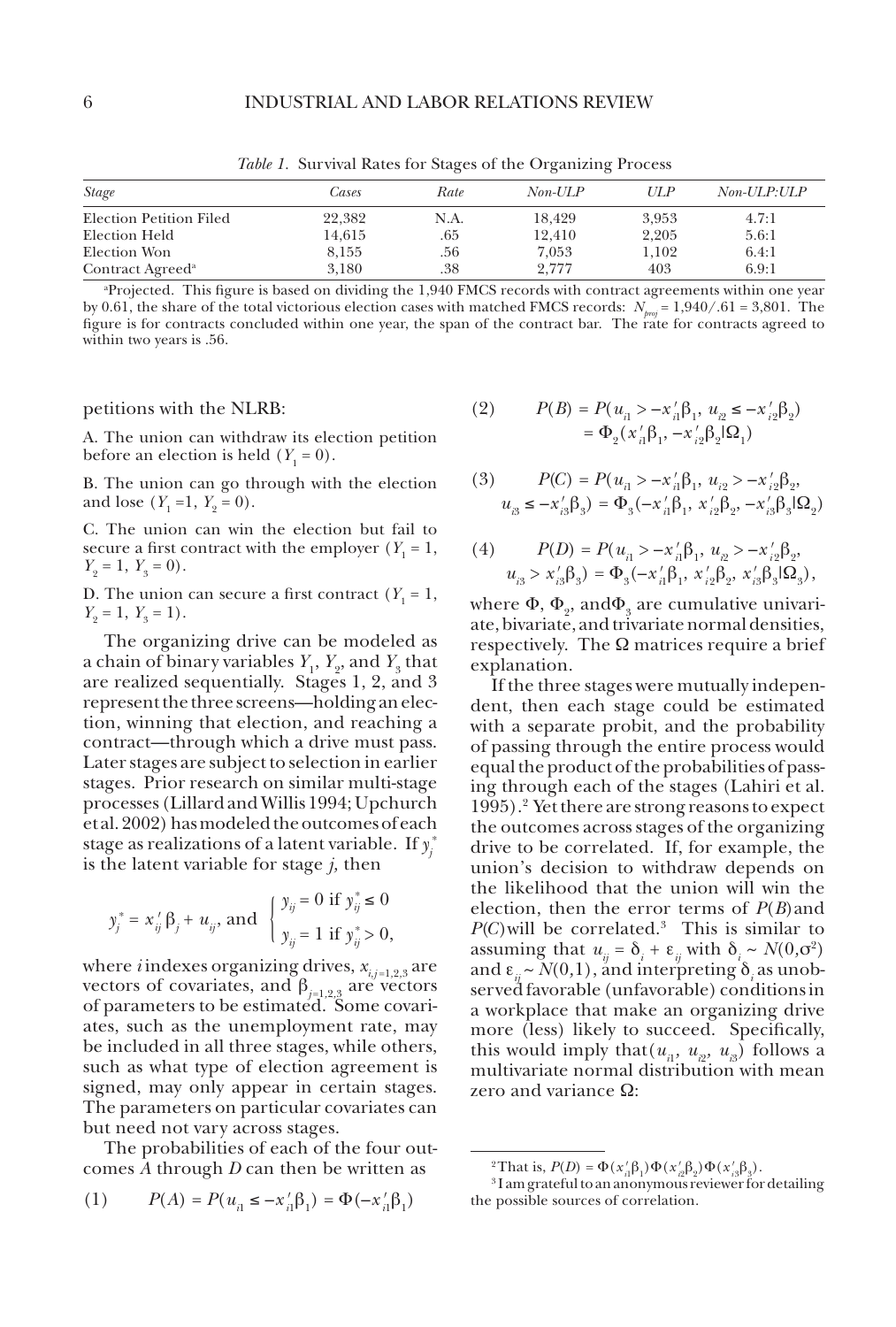$$
\overline{a}
$$

$$
(u_{i1}, u_{i2}, u_{i3})' \sim N \begin{pmatrix} 0 \\ 0 \\ 0 \end{pmatrix}, \begin{pmatrix} 1 & \rho_{21} & \rho_{31} \\ \rho_{21} & 1 & \rho_{32} \\ \rho_{31} & \rho_{32} & 1 \end{pmatrix}
$$

The variances of the error terms are assumed to equal 1 so that the  $\rho$ <sub>i</sub>s can be interpreted as correlations across stages (Gao et al. 2001).<sup>4</sup> The matrices  $\Omega_1$ ,  $\Omega_2$ ,  $\Omega_3$  are then defined as follows:

$$
\Omega_{1} = \begin{pmatrix} 1 & \rho_{21} \\ \rho_{21} & 1 \end{pmatrix}
$$

$$
\Omega_{2} = \begin{pmatrix} 1 & -\rho_{21} & \rho_{31} \\ -\rho_{21} & 1 & -\rho_{32} \\ \rho_{31} & -\rho_{32} & 1 \end{pmatrix}
$$

$$
\Omega_{3} = \begin{pmatrix} 1 & -\rho_{21} & -\rho_{31} \\ -\rho_{21} & 1 & \rho_{32} \\ -\rho_{31} & \rho_{32} & 1 \end{pmatrix}
$$

I therefore model the organizing drive as a three-stage correlated sequential probit. The correlation among the stages' error terms means that a joint marginal likelihood function must be maximized. (For details concerning the procedure, see the technical appendix to Upchurch et al.  $[2002]$ .)<sup>5</sup>

The advantage of such a model can be seen, for example, when considering the effect of a ULP charge against the employer (denoted *U*) at some point between petition and election.<sup>6</sup> Even if a single-stage model,  $P(C)$  =  $\Phi(x'_{i2}\gamma_2)$ , gives an unbiased estimate of  $\hat{\gamma}_2^U$ , the total impact of the ULP charge consists not just of its effect on electoral success but also of the changed likelihoods of holding an election  $(\hat{\beta}_1^U)$  and reaching a first contract  $(\hat{\beta}_3^U)$ . Worse, the single-stage model *is* likely to give biased estimates of  $\hat{\gamma}_2^U$  for the reasons discussed here. A single-stage election model is thus likely to misstate the effect of the ULP charge on the final outcome of interest, a

change in employment relations symbolized by a first contract, by  $\hat{\beta}_1^U \hat{\beta}_3^U \hat{\beta}_{12}^U \hat{\beta}_{23}^U$ 

Modeling the organizing process as a single stage introduces two further problems. First, it forces the covariates' parameters to be the same at each stage. This is unlikely to hold in reality. Three choice processes are at work in these drives. Some criteria will be relevant to the decision-makers at one stage and not to those at another, and so the coefficients should change. Second, a single-stage model either excludes observations that never reached contract negotiations or uses the covariates on cases that were screened out earlier to determine coefficients for the later outcome. A multi-stage model addresses both of these problems by allowing coefficients to vary between stages and by only considering the population of interest at each stage.

### **The Study Data**

## **Data Sources**

Figure 1 shows that two federal agencies, the NLRB and the Federal Mediation and Conciliation Service (FMCS), become involved at different stages of the organizing drive. The NLRB formally oversees all election drives from the filing of the election petition to the certification of the election results. The FMCS *can* be involved in firstcontract negotiations; pursuant to its interest in labor peace, in recent years it has tried to gather data on all first-contract negotiations. Freedom of Information Act requests were filed with both agencies, to request all of the NLRB's representation and ULP cases that were closed between October 1, 1999, and June 1, 2005, and all of the FMCS's first-contract cases over the same period. October 1, 1999 was chosen as the starting date because in 1999 the NLRB switched to a new database system that complicated comparisons to previous records, and because the FMCS's effort to obtain information on all first-contract negotiations (discussed below) aimed to enter data back to that date. Because union certification directs the employer and employees' representative to bargain in good faith for one year before decertification or other actions can be proposed, this study uses

<sup>4</sup> This is also a necessary restriction for the model to be identified (Waelbroeck 2005).

<sup>5</sup> The correlated model is estimated using aML (Lillard and Panis 2003).

<sup>6</sup> For a detailed description of ULPs, see McGuiness and Norris (1986:10–17).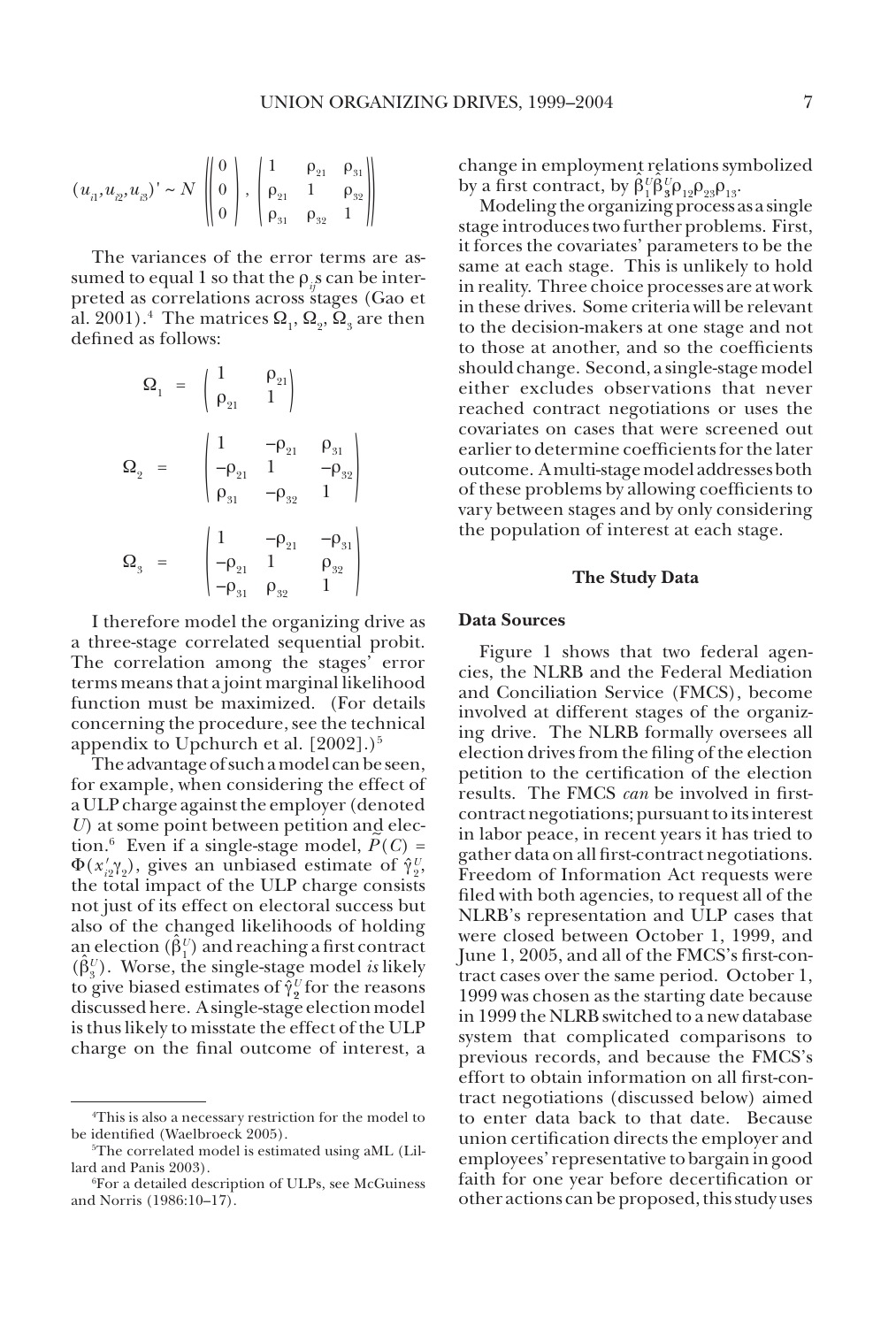NLRB cases closed through June 1, 2004, so that the FMCS records will contain the year's negotiations. After duplicated records and other data-entry errors were removed, the NLRB records yielded data for 22,382 cases.7 The representation cases' recording of ULP charges is incomplete. I therefore matched the representation cases with the case data for all the ULP charges closed during the same period. I found a ULP charge associated with just over one-fifth of the representation cases.

To anyone familiar with union organizing in the United States, a one-in-five chance of a ULP charge might sound low. The figure is an artifact of when these drives become observable in the NLRB's records. The NLRB opens a representation case when a union, individual, or employer submits a petition to hold an NLRB-certified representation election. To file such a petition, as described above, the filer must first have signed proof of at least 30% support among the employees in the proposed bargaining unit. The NLRB's records thus cover only those organizing drives that passed through the signature screen. Any ULP charges during a card drive will show up as ULP cases, but if the drive ends without a petition filing, there will be no representation case to match it to. The share of drives that end in this early stage is difficult to estimate, but several researchers have cited anecdotal evidence that up to half of all organizing drives do end early—when, for example, the prompt firing of a vocal union supporter stands a good chance of nipping the drive in the bud (Fiorito and Bozeman 1997; Cohen and Hurd 1998).<sup>8</sup> The one-in-five figure should be interpreted thus: in one-fifth of the organizing drives *in which* 

*an election petition was filed,* one of the parties *subsequently* filed a ULP charge.

I then matched these NLRB records with the FMCS's records on first-contract negotiations. The records that are needed to track the full organizing process have not been combined before, despite efforts up to and including the Dunlop Commission's work during the Clinton administration (Dunlop Commission 1994). Shortly after the Dunlop Commission issued its report in 1994, the NLRB and the FMCS resolved to cooperate to improve the services they provide to firstcontract cases. As part of that cooperation, the NLRB agreed to give the FMCS copies of certifications issued by the Board and regional offices, and the FMCS agreed to assign those cases to mediators upon receipt. For several years the agencies traded paper records, which delayed action. In 2003, the two agencies established a monthly computer transfer of all newly certified units from the NLRB's records to the FMCS. The first transfer included the NLRB's recorded certifications back to October 1, 1999, when they switched to their new database. The FMCS began incorporating those records into its own case-tracking database, disseminating the relevant records to its field offices and assigning mediators. Meanwhile, Washington staff began back-filling the information for earlier certifications by cross-checking their own records and contacting bargaining units.

The FMCS had mixed success involving mediators in first-contract negotiations. In most cases, the mediator merely called the parties to determine whether a contract had been reached. For this study's purposes, this limited involvement is actually useful. In the past, FMCS contact with first-contract negotiations occurred only when the parties asked the agency for help; this obviously produced a self-selected sample of cases. These data, in contrast, reflect the FMCS's effort to make contact in all cases.

The FMCS's efforts to gather case information for all first-contract negotiations are still incomplete; of all the representation cases that ended with certification of the union, I found a corresponding case in the FMCS's records for only 61%. To explore whether

<sup>7</sup>Virtually all the 14,002 eliminated records were duplications. When the NLRB added information to a case, the result was often the appearance of a new record in the database, rather than overwriting of the less-complete record. I removed fewer than 100 cases with other errors. The final number of cases, 22,382, is less than half the number found for a similar period 25 years earlier (Heneman and Sandver 1983:537).

<sup>8</sup>The NLRB staff members who helped me assemble the data also said that they handled about as many complaints related to card drives as to later stages in the process.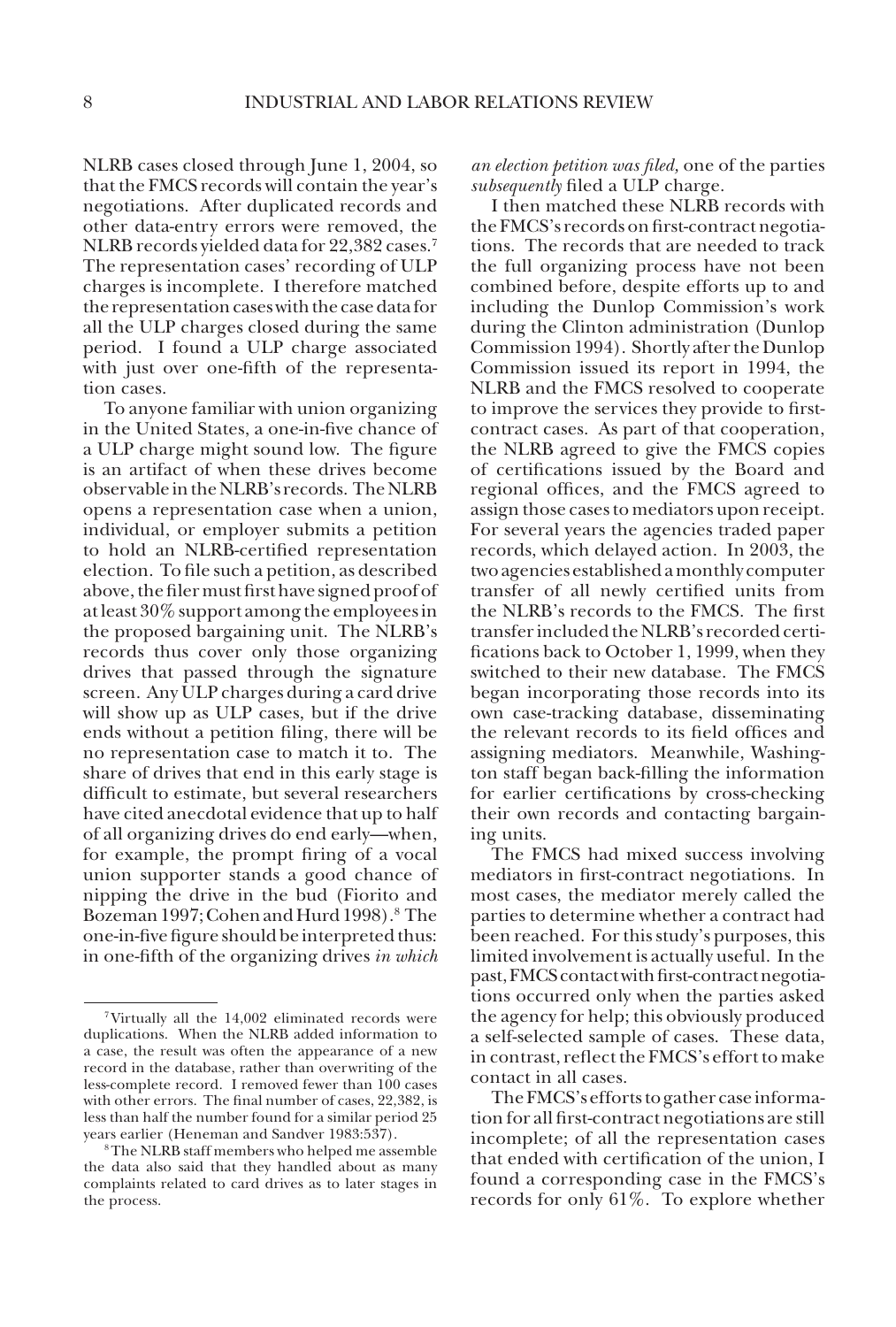the remaining 39% of cases were unmatched at random, I performed a selection test on the observables in both datasets. I found no statistically significant differences. Although this is the strongest test for sample-selection bias I can perform using the available data, it is admittedly weak, because there is relatively little information in the NLRB records.

Data for additional controls come from several sources. The unemployment rate for each county-month in the sample comes from the Local Area Unemployment Statistics gathered by the Bureau of Labor Statistics. The data on the union density of each Metropolitan Statistical Area (MSA) come from Hirsch and Macpherson's analyses of the Current Population Survey (Hirsch and Macpherson 2004). Industry identifiers for all years were coded to be consistent with the 1997 NAICS (North American Industry Classification System) codes published by the BLS. Party control of the NLRB was determined by the NLRB's list of board members since 1935. The presence of right-to-work laws was confirmed by checking the records of the National Right to Work Foundation.

The resulting dataset, which contains 14,754 cases with data present for all variables, paints a fuller picture of union gestation and birth than has heretofore been available on a national scale. The records track proposed bargaining units from the earliest point for which we have data through election to first-contract negotiation. In particular, most studies that have looked at the early effects of unionization have not had data on whether a first contract was *reached*, but only on whether a first contract *expired* (DiNardo and Lee 2004:256–57). Relying on contract expiration would be useless here, since all such cases must have reached a first contract. Gathering data on the first-contract negotiations avoids this censoring problem.

## **Variables**

Since the model covariates change in each stage, they are grouped here by the stage in which they are introduced. Similarly, the reported results in Table 3 include summary statistics for each covariate among the population of interest in that stage.

In stage 1 the dependent variable is whether the union organizers held an election or withdrew the election petition. The main independent variable of interest is whether the organizers filed a ULP charge before the election. There are several types of ULP charges. An  $8(a)(1)$  charge corresponds to attempts to "interfere with, restrain, or coerce employees in the exercise of their rights to engage in concerted or union activities or refrain from them," and an  $8(a)(3)$  charge corresponds to attempts "to discriminate against employees for engaging in concerted or union activities or refraining from them."  $8(a)(3)$  charges are often associated with firings for union activity. Together, these two charges account for 88.4% of the ULP charges filed. The remainder are in the "other charge filed" category.

ULP charges are an awkward measure of illegal activity by employers, because union organizers can file them for strategic reasons even when no illegal activity has taken place. Although there is no fool-proof way to tell whether illegal activity actually took place, one indication is whether the NLRB found the charge meritorious. Thus the model also includes six indicator variables: all  $8(a)(1)$  charges; all  $8(a)(3)$  charges; all "other" charges; and, within each of those three categories, the subset of charges that were found meritorious. Table 2 shows the resulting breakdown of cases. The comparison group is cases in which no ULP charges were filed.

Stage 1 also includes delay, measured as the log number of days between the filing of the petition and either the election or withdrawal. Because unions have some control over the election date through their choice of when to file the petition, most research has assumed that they strike while the iron is hot (Freeman and Kleiner 1990). Delays therefore are intervals during which employers can campaign against the union (Riddell 2004) and doubt can form in the employees' minds (Montgomery 1989). Yet the negative relationship between delays and organizing success has rarely been attributed to delay itself but rather to unfavorable events, such as employers' filing clarification charges about the scope of the bargaining unit, that both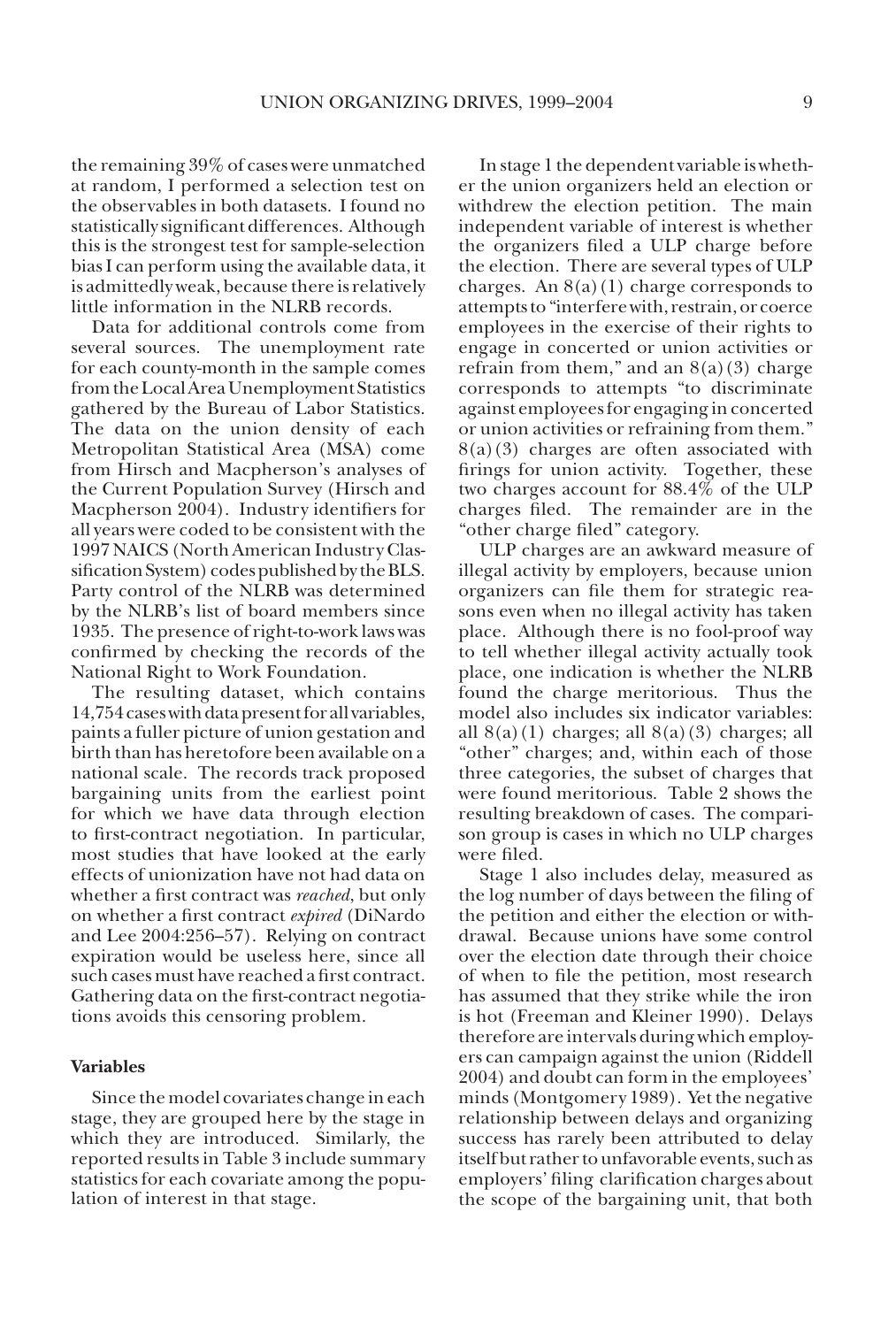| <b>ULP Filed, 2,627</b> |                               |         |                   |       |              | No ULP Filed, |
|-------------------------|-------------------------------|---------|-------------------|-------|--------------|---------------|
| 8(a)(1)                 | $8(a)(1)$ , Merit             | 8(a)(3) | $8(a)(3)$ , Merit | Other | Other, Merit | 12,127        |
| 644                     | 749                           | 387     | 165               | 519   | 163          |               |
|                         | Won Certification Election    |         |                   |       |              |               |
| 124                     | 145                           | 85      | 26                | 145   | 40           | 5,356         |
|                         | Post-Certification ULP Charge |         |                   |       |              |               |
| 40                      | 20                            | 10      | 6                 | 20    | 5            | 591           |

*Table 2.* Breakdown of Cases by Experience of Pre-Election and Post-Certification ULP Charges.

*Notes:* Total number of cases, 14,754. The sample of cases broken down here includes all cases used in subsequent analyses.

produce delay and make victory less likely (such charges take time to resolve, may be spurious, and when not may either exclude pro-union employees from or group antiunion employees in the electorate). Here, therefore, delay is included as a control, to try to capture the impact of ULP charges distinct from other conditions that would produce delays.9 Since all organizing drives take a certain amount of time between petitioning and election, the effect of delay is expected to be positive but decreasing.

Larger bargaining-unit size has long been hypothesized to lower the likelihood of organizing success (see, for example, Flanagan 1989). For this stage, I measure size using the log number of employees on the election petition, because the NLRB's determination of the specific boundary of the bargaining unit happens later, and indeed may not happen at all for a drive that ends in withdrawal of the petition. The unemployment rate is assumed to be inversely related to organizing success, since workers have less fear of termination or other employer retaliation in tight labor markets (Hoxie 1923). The effect of union density in a given area (here, the MSA) has been debated: Lipset et al.

(1956) argued that the relationship would turn negative as unions moved from the easy to more difficult drives, but most researchers have assumed that union density proxies for a pro-union climate and thus will have a positive effect (Hurd and McElwain 1988). The presence of right-to-work laws is often used as a proxy for an anti-union climate (Montgomery 1989), though the mechanism by which the laws would lower success rates has rarely been specified (Wessels 1981). The model includes two time-period indicators, for whether the organizing drive took place under the Bush administration with (a) a Democrat-controlled Board or (b) a Republican-controlled Board.10 The comparison group is cases from the Clinton administration. Finally, the model controls for union and three-digit industry. The comparison group is SEIU organizing drives in the nursing industry. $11$ 

Most of these variables' effects have been proposed in terms of predicting election outcomes. Farber (2001), for example, suggested that large units would be less likely than smaller ones to vote for a union because votes follow a binomial distribution, and

 $^{\rm 9}$  The average case that went to election did so in 41 days, and 95% of elections were held within 75 days of filing. The tail, however, is quite long; the maximum delay before election recorded in the data is 1,705 days. The relationship between delay and withdrawal is noticeable when all cases, not just those that went to election, are considered. The average time to election *or*  withdrawal was 50 days, and cases in the 95th percentile were open for 234 days.

<sup>10</sup>Democrats controlled the Board during Bush's first year in office; retirements and new appointments in January 2002 gave control to the Republicans.

<sup>11</sup>The SEIU and nursing are the second most common union and industry, respectively, in the data. The Teamsters and specialty construction are the most common. To give the union and industry coefficients some more substantive meaning, I chose a group that was relatively generalizable on both dimensions. The SEIU has been active in many industries, and many unions have tried to organize nursing employees.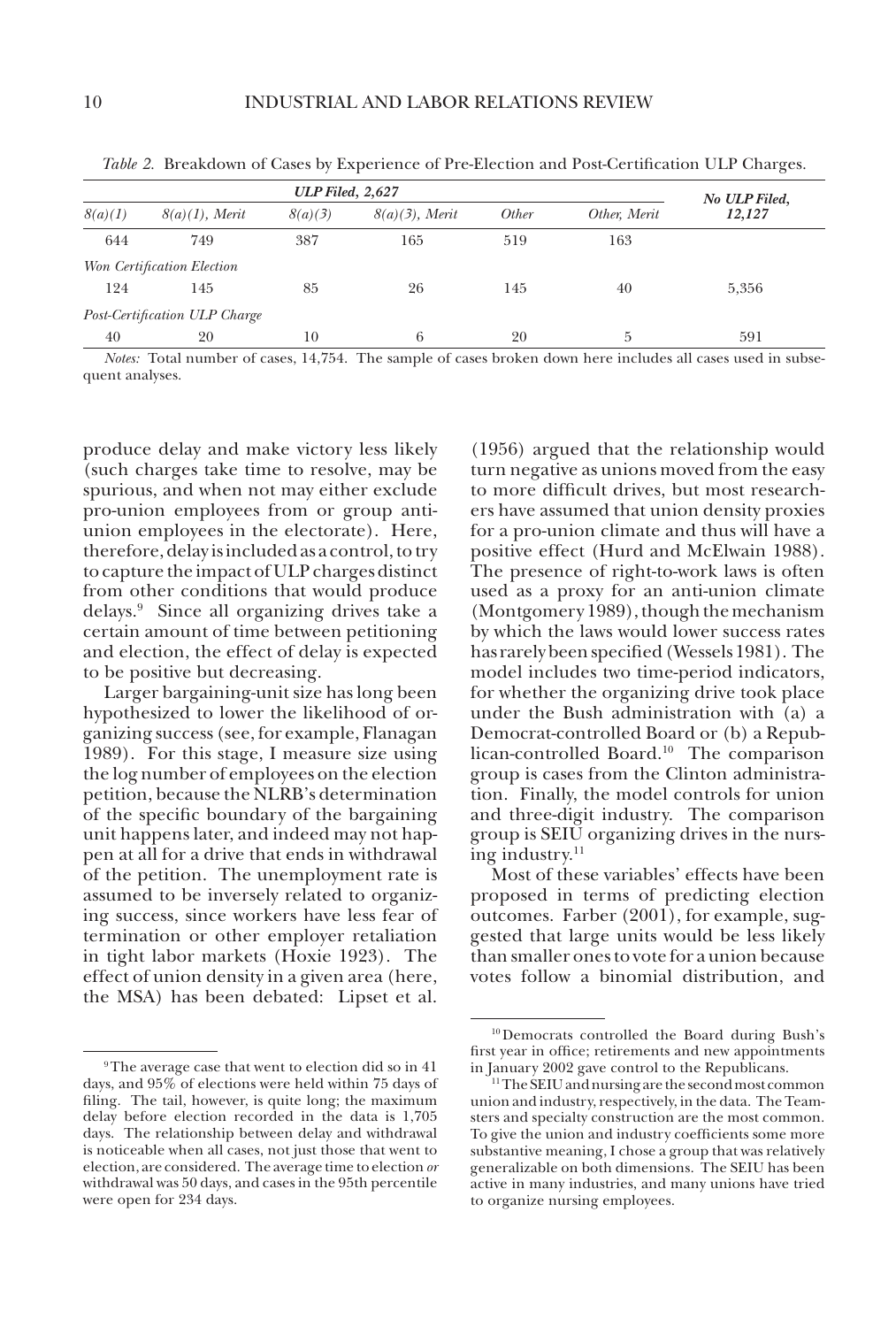thus anything that lowered (or raised) the underlying average propensity to vote union would have a larger effect on outcomes in larger units. If the negative effect of unit size really is just an artifact of the underlying vote distribution, then we would not necessarily see any such effect of unit size *before* elections. Right-to-work laws are normally posited to reduce union-organizing success by reducing employees' incentive to join a union whose benefits they will in either case receive. If employees are aware of such laws and their effects, then they should be unenthusiastic about organizing drives in general. In this case, then, the effects would be *more* likely to show up before elections. By examining this earlier stage, we can look for different effects of these and other controls.

In stage 2 the dependent variable is a binary variable recording union election victory. This is the stage that most previous studies have modeled (see, for example, Cooke 1983). The main independent variables remain the existence of various pre-election ULP charges. Bargaining-unit size is here measured as the log number of eligible voters. The model controls for whether an election agreement was signed and whether that agreement was a "consent" or "stipulated" agreement (Cooke 1983; Peterson et al. 1992).<sup>12</sup> Stage 2 also includes delay and the other controls from stage 1. Because all members of the population considered in stage 2 go to election, the initial positive effect of delay from stage 1 should not appear; instead, the negative effect should dominate.

In stage 3 the dependent variable is reaching a first contract with the employer. The FMCS followed newly certified units for up to two years and noted both whether and when a contract was negotiated in that time span. For the purposes of the law, however, the important question is whether the two parties negotiated a contract within one year of certification—the "contract bar" period during which neither the employer nor other unions may challenge the certified union's

<sup>12</sup> Consent elections were extremely rare in this period; only 1.13% of the cases in which election agreements were signed also saw the signing of consent agreements.

status as the employees' representative. Thus the contract variable is coded one when a contract is reached within one year of certification and zero otherwise.13

ULP charges are more complicated in this stage. This is because the parties can file new ULP charges, typically  $8(a)(5)$  charges over the employer's refusal to bargain, during contract negotiations. The model therefore includes an indicator of whether a ULP charge was filed after certification.14 It also includes interaction terms between the postcertification ULP charge and any earlier ones, to determine whether the combined effect is stronger than the two effects in isolation.

Stage 3 also includes *certification* delay, measured as the log number of days between the election and the NLRB's final certification of the union. Here again, delay is a proxy for other factors that are likely to influence the tenor of the negotiations.<sup>15</sup> The unit size can now be measured directly. Other controls are implemented as in stages 1 and 2. Table 3 reports the summary statistics for the covariates in each stage.

### **Data Analysis**

Table 4 reports the regression results. It shows two models. In the first, the three stages have been estimated independently of one another. In the second, the error terms across the stages have been allowed to be correlated, to help account for endogeneity between the stages.

<sup>&</sup>lt;sup>13</sup> Two-thirds of the recorded contracts in the data were reached within one year; 95% were reached within two years. Coding all contracts reached in the data, regardless of time between certification and contract, produces similar results. Tables showing this more generous specification of the dependent variable and other analyses are available from the author upon request.

<sup>&</sup>lt;sup>14</sup>The bulk of evidence for these charges came from the FMCS's records, where the relevant section of the NLRA is not cited. Therefore I do not distinguish different types of post-certification charges.

<sup>&</sup>lt;sup>15</sup>At the certification stage, as at the other stages, delays tended to be either nonexistent or quite long. Half of all cases were certified within one and a half weeks of the election, and three quarters within three weeks; but those in the 95th percentile were not certified for more than five months, and the longest wait was eighteen months after the election.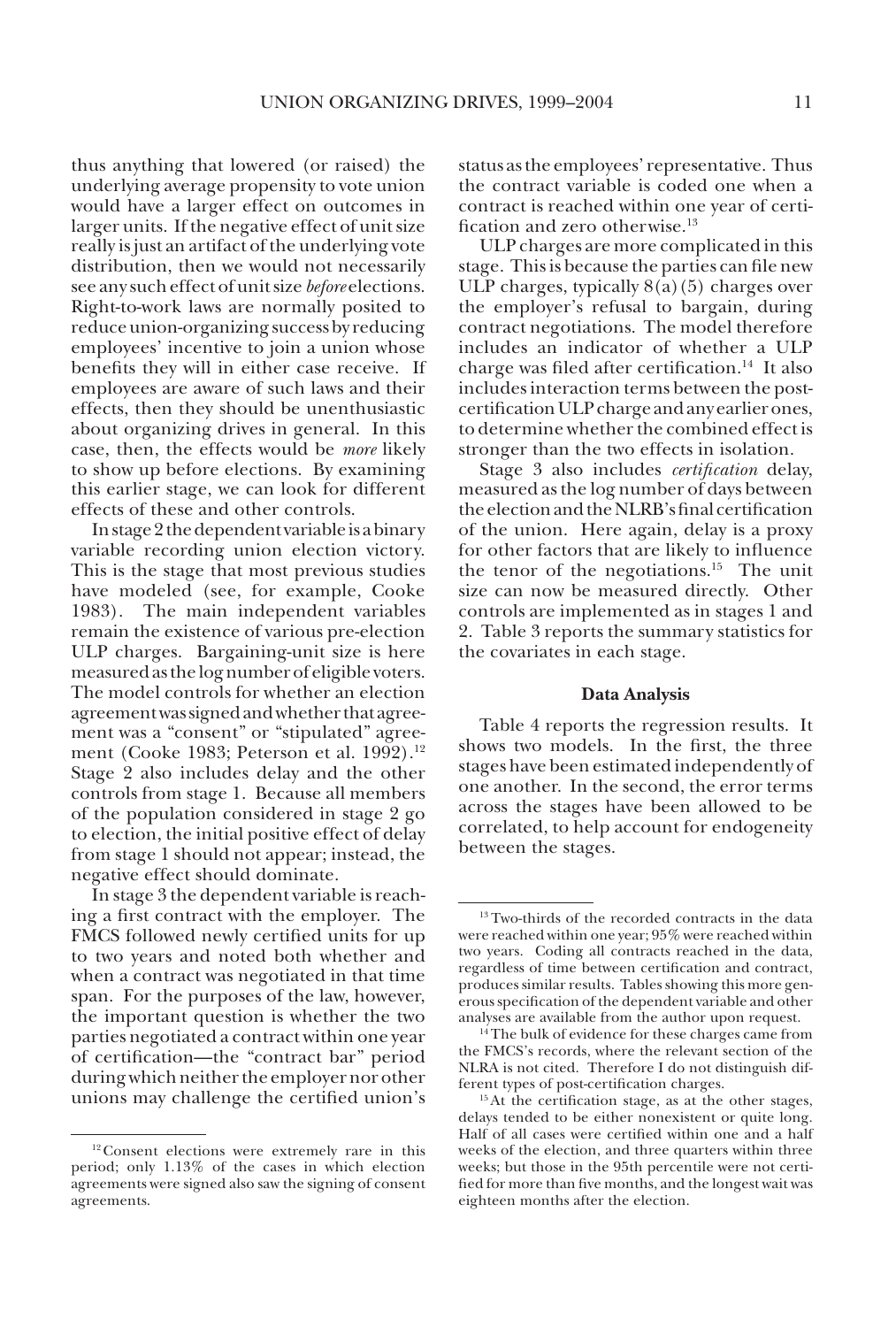|                                    | <b>Stage</b> |                |                |  |  |  |
|------------------------------------|--------------|----------------|----------------|--|--|--|
| Variable                           | 1            | $\overline{2}$ | $\mathfrak{Z}$ |  |  |  |
| Election Held                      | .672         |                |                |  |  |  |
| <b>Election Won</b>                |              | .559           |                |  |  |  |
| <b>Contract Reached</b>            |              |                | .383           |  |  |  |
| 8(a)(1) Charge Filed               | .044         | .041           | .033           |  |  |  |
| $8(a)(1)$ Charge with Merit        | .051         | .041           | .039           |  |  |  |
| $8(a)(3)$ Charge Filed             | .026         | .025           | .024           |  |  |  |
| $8(a)(3)$ Charge with Merit        | .011         | .008           | .010           |  |  |  |
| Other Charge Filed                 | .035         | .028           | .028           |  |  |  |
| Other Charge with Merit            | .011         | .009           | .011           |  |  |  |
| Post-Certification ULP Charge      |              |                | .138           |  |  |  |
| Log Employees on Petition          | 3.210        |                |                |  |  |  |
| Log Eligible Voters                |              | 3.297          |                |  |  |  |
| Log Bargaining-Unit Size           |              |                | 3.133          |  |  |  |
| <b>Consent Agreement</b>           |              | .008           |                |  |  |  |
| Stipulated Agreement               |              | .880           |                |  |  |  |
| Log Election Delay                 | 3.522        | 3.738          |                |  |  |  |
| $(Log Electron Delay)^2$           | 12.983       | 14.113         |                |  |  |  |
| Certification Delay                |              |                | 2.734          |  |  |  |
| (Certification Delay) <sup>2</sup> |              |                | 8.144          |  |  |  |
| <b>Unemployment Rate</b>           | 5.330        | 5.283          | 5.154          |  |  |  |
| <b>MSA Density</b>                 | 10.965       | 10.988         | 11.156         |  |  |  |
| Right-to-Work State                | .170         | .167           | .167           |  |  |  |
| Bush Admin, Dem. Board             | .173         | .171           | .208           |  |  |  |
| Bush Admin, Rep. Board             | .554         | .544           | .450           |  |  |  |
| Observations <sup>a</sup>          | 14,754       | 9,919          | 3,613          |  |  |  |

*Table 3.* Summary Statistics for Regressions.

a The reported number of observations corresponds to that in the regression model where the variable first appears.

The strong and statistically significant correlation between the first two stages' errors  $(\rho_{\rm m}$  in Table 4) suggests that endogeneity is present in the process—most likely, that unions' decision to withdraw their petitions is based in part on their expectations of election success. And while the signs and significance levels are largely unchanged across the two models, the point estimates do differ between them, suggesting that the coefficients in model 1 may suffer from endogeneity bias. I therefore focus on the coefficients reported in model 2 and compare them to the model 1 coefficients when appropriate.

All ULP charges, both those that were found meritorious by the NLRB and those that were not, were significantly and negatively correlated with holding an election, and meritorious charges were generally associated with stronger negative effects, as expected. Some idea of the magnitude of these effects can be gained by calculating the change in the probability of holding an election associated with the presence of a ULP charge. The likelihood that an SEIU organizing drive in nursing (the comparison category) that faced the mean delay and unemployment held an election is .624. Following Petersen (1985), we can calculate the change in probability of holding an election given a meritorious  $8(a)(3)$  charge (denoted *F*) as

$$
\Delta P = \frac{P(B|F=1) - P(B|F=0)}{P(B|F=0)}
$$

$$
= \frac{\Phi(x'\beta_1 - \beta_1^F) - \Phi(x'\beta_1)}{\Phi(x'\beta_1)},
$$

where  $\beta_1^F$  is the coefficient on a meritorious 8(a)(3) charge given in model 2 of Table 4 and  $\phi$  is a standard normal distribution.<sup>16</sup> In this case, the change in probability is equal

<sup>16</sup> The same procedure is used to interpret coefficients elsewhere in the paper.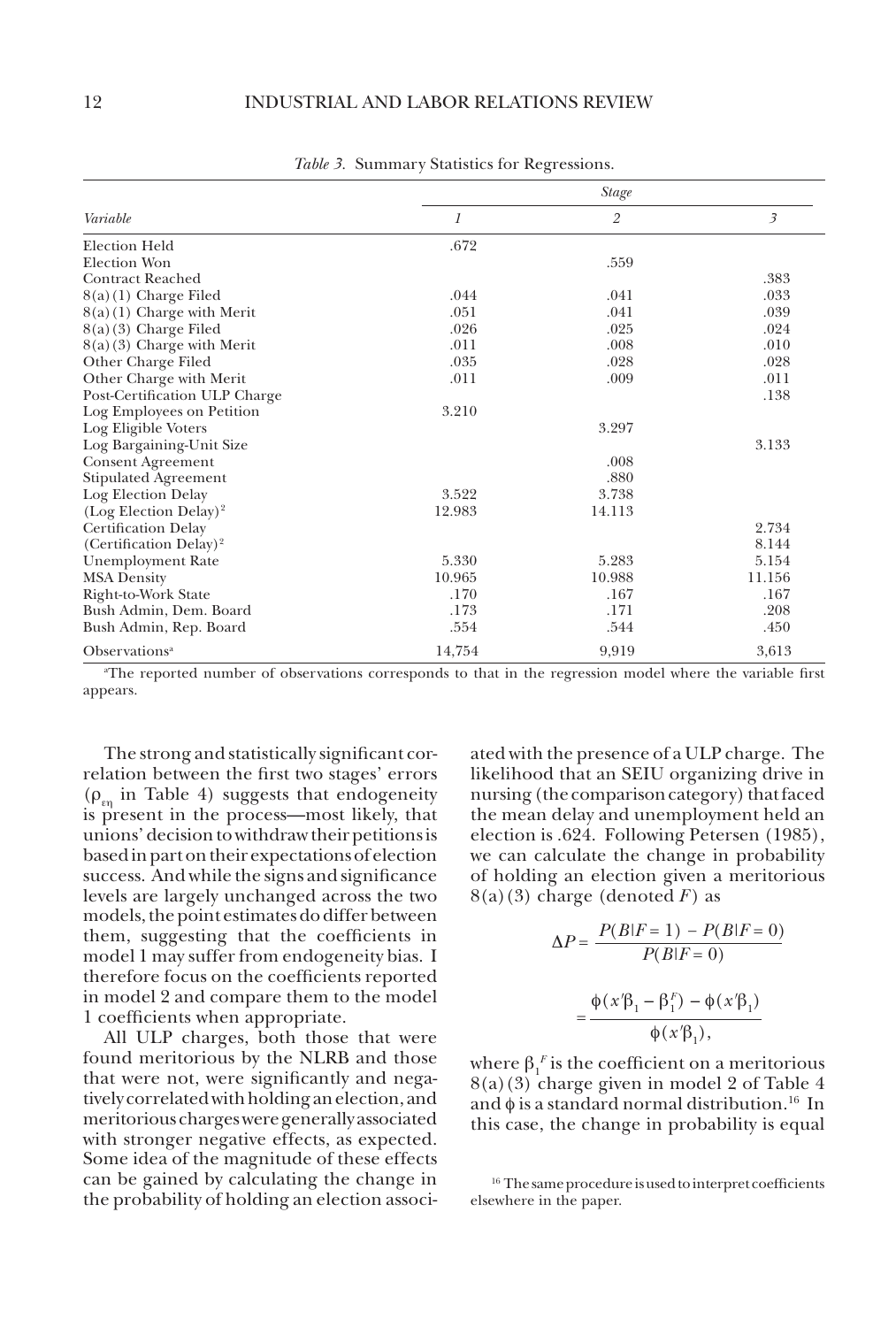# UNION ORGANIZING DRIVES, 1999-2004 13

|                                           |                                 |                              | for Froming and Willing Elections and Reaching Prist Contracts. |                                 |                              |
|-------------------------------------------|---------------------------------|------------------------------|-----------------------------------------------------------------|---------------------------------|------------------------------|
| Covariate                                 | Model 1: Without<br>Endogeneity | Model 2: With<br>Endogeneity | Covariate                                                       | Model 1: Without<br>Endogeneity | Model 2: With<br>Endogeneity |
| Stage 1: Holding Election $(N = 14, 754)$ |                                 |                              |                                                                 |                                 |                              |
| Constant                                  | $-14.9254***$                   | $-20.8003$ ***               | Bush Admin., Dem. Board                                         | $-0.0005$                       | 0.0208                       |
|                                           | (0.2440)                        | (0.3340)                     |                                                                 | (0.0400)                        | (0.0572)                     |
| $8(a)(1)$ , Non-Merit                     | $-0.4089$ ***                   | $-0.5880$ ***                | Bush Admin., Rep. Board                                         | 0.0204                          | 0.0267                       |
|                                           | (0.0595)                        | (0.0840)                     |                                                                 | (0.0354)                        | (0.0499)                     |
| $8(a)(3)$ , Non-Merit                     | $-0.2582$ ***                   | $-0.3959$ ***                | Three-Digit NAICS                                               | Yes                             |                              |
|                                           | (0.0759)                        | (0.1069)                     | Union                                                           | Yes                             |                              |
| Other ULP, Non-                           | $-0.7139***$                    | $-1.0399***$                 |                                                                 |                                 |                              |
| Merit                                     | (0.0615)                        | (0.0877)                     | Stage 3: Reaching Contract ( $N = 3,613$ )                      |                                 |                              |
| $8(a)(1)$ , Merit                         | $-0.5158***$                    | $-0.7149***$                 | Constant                                                        | $-1.5862$ ***                   | $-2.1434***$                 |
|                                           | (0.0550)                        | (0.0773)                     |                                                                 | (0.3171)                        | (0.5449)                     |
| $8(a)(3)$ , Merit                         | $-0.6624$ ***                   | $-0.9980***$                 | $8(a)(1)$ , Non-Merit                                           | 0.0290                          | 0.0985                       |
|                                           | (0.1118)                        | (0.1592)                     |                                                                 | (0.1287)                        | (0.1993)                     |
| Other ULP, Merit                          | $-0.4540**$                     | $-0.6841$ ***                | $8(a)(3)$ , Non-Merit                                           | $-0.1169$                       | $-0.1563$                    |
|                                           |                                 |                              |                                                                 | (0.1646)                        |                              |
|                                           | (0.1237)                        | (0.1775)                     |                                                                 |                                 | (0.2345)                     |
| Log Employees on                          | 0.0029                          | 0.0023                       | Other ULP, Non-Merit                                            | $-0.2556$                       | $-0.3229$                    |
| Petition                                  | (0.0119)                        | (0.0166)                     |                                                                 | (0.1577)                        | (0.2404)                     |
| Log Election Delay                        | $7.5366***$                     | 10.4961 ***                  | $8(a)(1)$ , Merit                                               | $-0.2579**$                     | $-0.3026$                    |
|                                           | (0.1024)                        | (0.1387)                     |                                                                 | (0.1277)                        | (0.1928)                     |
| $(Log Electron Delay)^2$                  | $-0.8610**$                     | $-1.1965$ ***                | $8(a)(3)$ , Merit                                               | $0.5316**$                      | 0.6712                       |
|                                           | (0.0111)                        | (0.0149)                     |                                                                 | (0.2822)                        | (0.4084)                     |
| Unemployment Rate                         | $-0.0256$ ***                   | $-0.0350$ ***                | Other ULP, Merit                                                | $0.3713*$                       | 0.5129                       |
|                                           | (0.0095)                        | (0.0132)                     |                                                                 | (0.2164)                        | (0.3137)                     |
| <b>MSA Density</b>                        | 0.0039                          | 0.0064                       | Post-Certification ULP                                          | $-0.5361$ ***                   | $-0.7616***$                 |
|                                           | (0.0038)                        | (0.0054)                     |                                                                 | (0.0783)                        | (0.1336)                     |
| Right-to-Work State                       | 0.0342                          | 0.0496                       | Interaction: Post ULP Times,                                    |                                 |                              |
|                                           | (0.0435)                        | (0.0612)                     | $8(a)(1)$ , Non-Merit                                           | $-0.8755*$                      | $-1.2440*$                   |
| Bush Admin., Dem.                         | $-0.0838**$                     | $-0.1088**$                  |                                                                 | (0.5096)                        | (0.7142)                     |
| Board                                     | (0.0405)                        | (0.0569)                     | $8(a)(3)$ , Non-Merit                                           | 0.3575                          | 0.5546                       |
| Bush Admin., Rep.                         | $-0.0226$                       | $-0.0336$                    |                                                                 | (0.5141)                        | (0.7385)                     |
| Board                                     | (0.0367)                        | (0.0516)                     | Other ULP, Non-Merit                                            | $-0.1196$                       | $-0.0946$                    |
| Three-Digit NAICS                         |                                 | Yes                          |                                                                 | (0.5216)                        | (0.7398)                     |
| Union                                     | Yes                             |                              | $8(a)(1)$ , Merit                                               | $-0.1499$                       | $-0.2450$                    |
|                                           |                                 |                              |                                                                 | (0.5185)                        | (0.7250)                     |
| Stage 2: Winning Election ( $N = 9.919$ ) |                                 |                              | $8(a)(3)$ , Merit                                               | $-0.1640$                       | $-0.1256$                    |
| Constant                                  | $3.7781***$                     | $11.1359***$                 |                                                                 | (0.8117)                        | (1.1347)                     |
|                                           | (0.5829)                        | (2.0162)                     | Other ULP, Merit                                                | 60.2688                         | 60.2688                      |
| $8(a)(1)$ , Non-Merit                     | $-0.2270$ ***                   | -0.1347                      |                                                                 | (0.0000)                        | (0.0000)                     |
|                                           | (0.0660)                        | (0.1075)                     | Log Bargaining-Unit Size                                        | 0.0001                          | 0.0250                       |
| $8(a)(3)$ , Non-Merit                     | $-0.0360$                       | 0.0516                       |                                                                 | (0.0006)                        | (0.0516)                     |
|                                           | (0.0812)                        | (0.1142)                     | Log Certification Delay                                         | $0.6971$ ***                    | $0.9847***$                  |
|                                           | $-0.1206$                       |                              |                                                                 |                                 |                              |
| Other ULP, Non-<br>Merit                  |                                 | 0.1038                       |                                                                 | (0.1830)<br>$-0.1270$ ***       | (0.3038)<br>$-0.1762$ ***    |
|                                           | (0.0794)                        | (0.1419)                     | (Log Certification Delay) <sup>2</sup>                          |                                 |                              |
| $8(a)(1)$ , Merit                         | $-0.0300$                       | 0.1338                       |                                                                 | (0.0281)                        | (0.0469)                     |
|                                           | (0.0680)                        | (0.1111)                     | <b>Unemployment Rate</b>                                        | 0.0240                          | 0.0282                       |
| $8(a)(3)$ , Merit                         | $-0.0719$                       | 0.1383                       |                                                                 | (0.0166)                        | (0.0252)                     |
|                                           | (0.1415)                        | (0.2065)                     |                                                                 |                                 |                              |
| Other ULP, Merit                          | 0.1391                          | $0.3784*$                    | <b>MSA Density</b>                                              | $0.0068*$                       | 0.0087                       |
|                                           | (0.1394)                        | (0.2000)                     |                                                                 | (0.0064)                        | (0.0092)                     |
| Log Eligible Voters                       | $0.0061*$                       | $-0.2332***$                 | Right-to-Work State                                             | 0.0047                          | 0.0138                       |
|                                           | (0.0033)                        | (0.0167)                     |                                                                 | (0.0767)                        | (0.1105)                     |
| Consent Agreement                         | 0.2395                          | 0.2910                       | Bush Admin., Dem. Board                                         | $-0.0659$                       | $-0.0768$                    |
|                                           | (0.1679)                        | (0.2212)                     |                                                                 | (0.0609)                        | (0.0871)                     |
| Stipulated Agreement 0.3131               |                                 | 0.3541                       | Bush Admin., Rep. Board                                         | $-0.3189$ ***                   | $-0.4713***$                 |
|                                           | (0.1955)                        | (0.2888)                     |                                                                 | (0.0531)                        | (0.0784)                     |
| Log Election Delay                        | $-1.4963$ ***                   | $-4.4184***$                 | Three-Digit NAICS                                               | Yes                             |                              |
|                                           | (0.2720)                        | (0.9501)                     | Union                                                           | Yes                             |                              |
| $(Log Electron Delay)^2$                  | $0.1507***$                     | $0.4950***$                  | $\rho_{\varepsilon\eta}$                                        |                                 | $-0.8649**$                  |
|                                           | (0.0317)                        | (0.1112)                     |                                                                 |                                 | (0.3539)                     |
| <b>Unemployment Rate</b>                  | $0.0344***$                     | $0.0521***$                  | $\rho_{\varepsilon\upsilon}$                                    |                                 | $-0.0113$                    |
|                                           | (0.0098)                        | (0.0137)                     |                                                                 |                                 | (0.1862)                     |
| <b>MSA Density</b>                        | 0.0039                          | $-0.0016$                    |                                                                 |                                 | $-0.5017$                    |
|                                           | (0.0036)                        | (0.0051)                     | $\rho_{\eta\nu}$                                                |                                 | (0.5220)                     |
| Right-to-Work State                       | $-0.0318$                       | $-0.0051$                    |                                                                 |                                 |                              |
|                                           | (0.0430)                        | (0.0610)                     | Log-Likelihood                                                  | $-1,505.52$                     | $-1,421.58$                  |
|                                           |                                 |                              |                                                                 |                                 |                              |

*Table 4.* Independent and Correlated Sequential Probit Results for Holding and Winning Elections and Reaching First Contracts.

*Notes:* Asymptotic standard errors are in parentheses. All models include controls for 3-digit industry and union.  $P_b = .65$ ,  $P_c =$ .56,  $P_d$  = .38. A longer table showing all industry and union coefficients is available from the author upon request.<br>\*Statistically significant at the .10 level; \*\*at the .05 level; \*\*\*at the .01 level.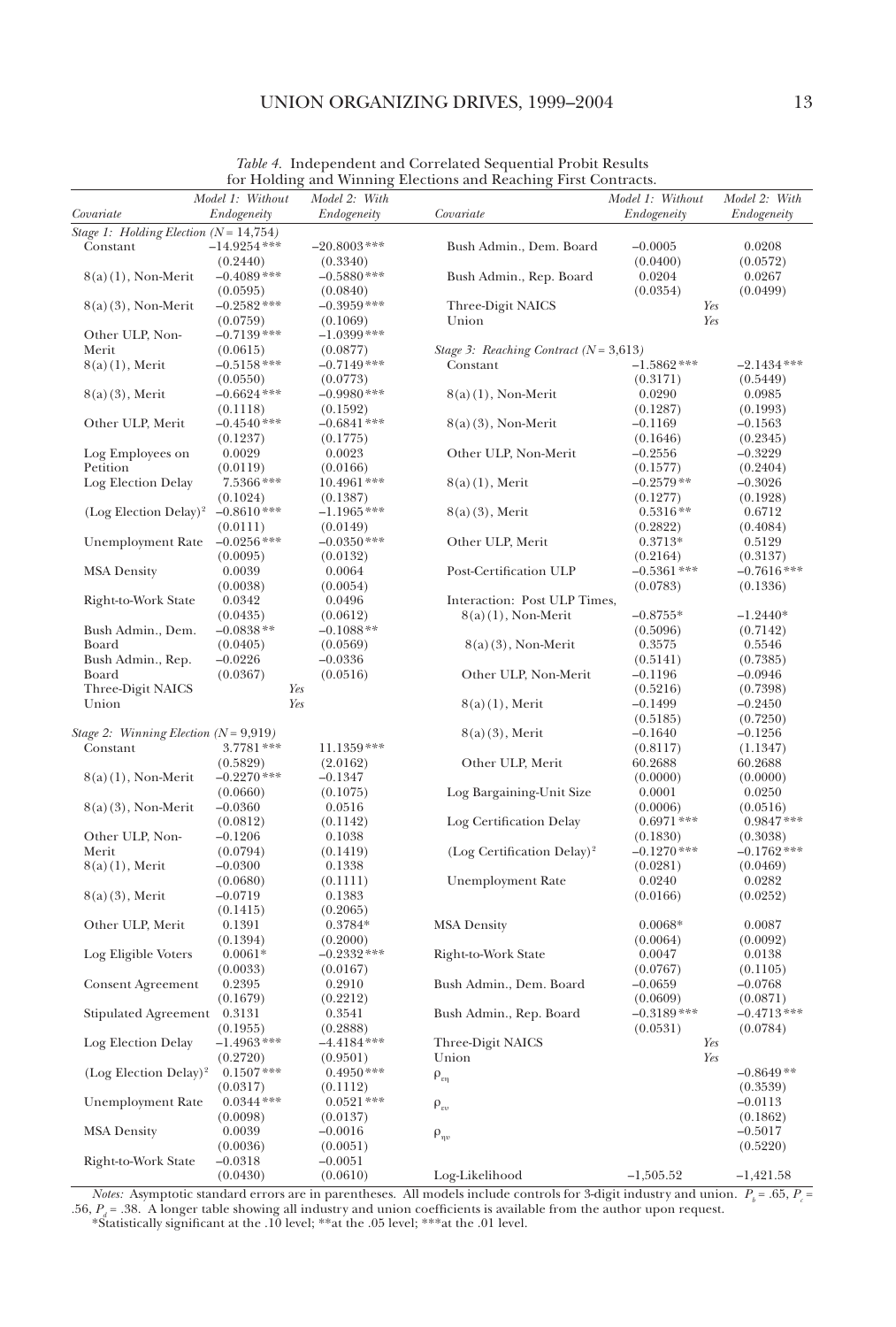| Trong an Encendri Based on CEI Ginnges. |       |                |       |  |  |  |
|-----------------------------------------|-------|----------------|-------|--|--|--|
| Charge Type                             | Merit | $\Delta P$ (%) | N     |  |  |  |
| 8(a)(1)                                 | N     | $-16.5$        | 644   |  |  |  |
| 8(a)(3)                                 | N     | $-2.6$         | 387   |  |  |  |
| Other                                   | N     | $-44.1$        | 519   |  |  |  |
| 8(a)(1)                                 | Y     | $-25.6$        | 749   |  |  |  |
| 8(a)(3)                                 | Y     | $-39.4$        | 165   |  |  |  |
| Other                                   | Y     | $-21.8$        | 163   |  |  |  |
| Mean                                    |       | $-24.6$        | 2.627 |  |  |  |

*Table 5.* Changes in the Probability of Holding an Election Based on ULP Charges.

*Notes:* Results are based on a correlated sequential probit. A model without endogeneity produces a mean effect of –34.1%.

to  $-.394$ ; thus, elections are nearly  $40\%$ less likely in cases with meritorious  $8(a)(3)$ charges than in those without.

Table 5 shows results for similar calculations for all types of ULP charges as well as the mean effect across types. The mean effect is a 25% higher chance of withdrawal. The smaller magnitude of this effect than of that estimated using the independent sequential models (34%) lends further credence to the idea that some labor organizations that both withdraw their bid for an election and file ULP charges do so with the expectation of poor performance in the election. The independent model attributes that negative effect to the charge and thus overstates its impact. Still, the negative effect is statistically significant and substantial even after correcting for endogeneity.

Most of the controls are statistically significant in the expected directions. The effect of delay is curvilinear, and the positive effect peaks at day 80, which is well within the sample but after most drives that ultimately go to election have done so. Raising the unemployment rate by a percentage point lowers the probability of holding an election by almost 15%—non-trivial, but smaller than the effect of most ULP charges. Unit size, MSA density, and right-to-work status are not statistically significant at this stage. The first two years of the Bush administration, with a Democrat-controlled Board, were less likely to see drives go to election than were earlier or later periods.

In stage 2 the effects of ULP charges

were not statistically significant.<sup>17</sup> This is consistent with earlier findings (Ahlburg 1984; Cooke and Gautschi 1982) and with the assumption that organizers self-select into election. The negative effect of unit size appears here as it did in earlier studies: a one-standard-deviation increase in the log number of voters (from a mean of 27 to 97) reduces the likelihood of electoral success by 38%. Delay here is negative and decreasing, with a minimum at 88 days. Unemployment, somewhat surprisingly, is positively correlated with election victory, though this too jibes with organizers' deciding to press on with elections rather than withdraw despite the unemployment rate. There are no statistically significant period effects.18

In stage 3, delays in certification did have positive and then negative effects, peaking at 12 days. Since half of all units were certified within 10 days of a victorious election, it makes sense simply to think of any delays in certification as being negatively correlated with reaching a contract. Also in this stage, as in stage 2, the direct effect of ULP charges was not statistically significant.19 ULP charges filed after certification, however, had a large negative effect: organizing drives with such charges were 77.7% less likely to reach a first contract than were those without them. The negative impact was even larger—89%—in cases where  $8(a)(1)$  charges had been filed before the election. One further and worrying effect in the model is the declining likelihood of reaching a first contract over time.

<sup>&</sup>lt;sup>17</sup>In cases where "other" charges were found meritorious, organizers were more likely to win elections. There is no obvious explanation for this effect, given the composite nature of the category.

<sup>&</sup>lt;sup>18</sup>Electorally, the SEIU is one of the most successful unions. Using it as the comparison group is thus a conservative test for ULP effects. Including interaction terms for all the unions requires too many variables for most programs to estimate. Estimating a model with no union controls (available upon request) produces weakly significant negative effects for  $8(a)(1)$  charges with and without merit, which suggests that there is further fallout from such charges during elections for some unions.

<sup>&</sup>lt;sup>19</sup> In both stages the independent model shows negative effects for  $8(a)(1)$  charges, but these effects disappear when correlation between the events is accounted for.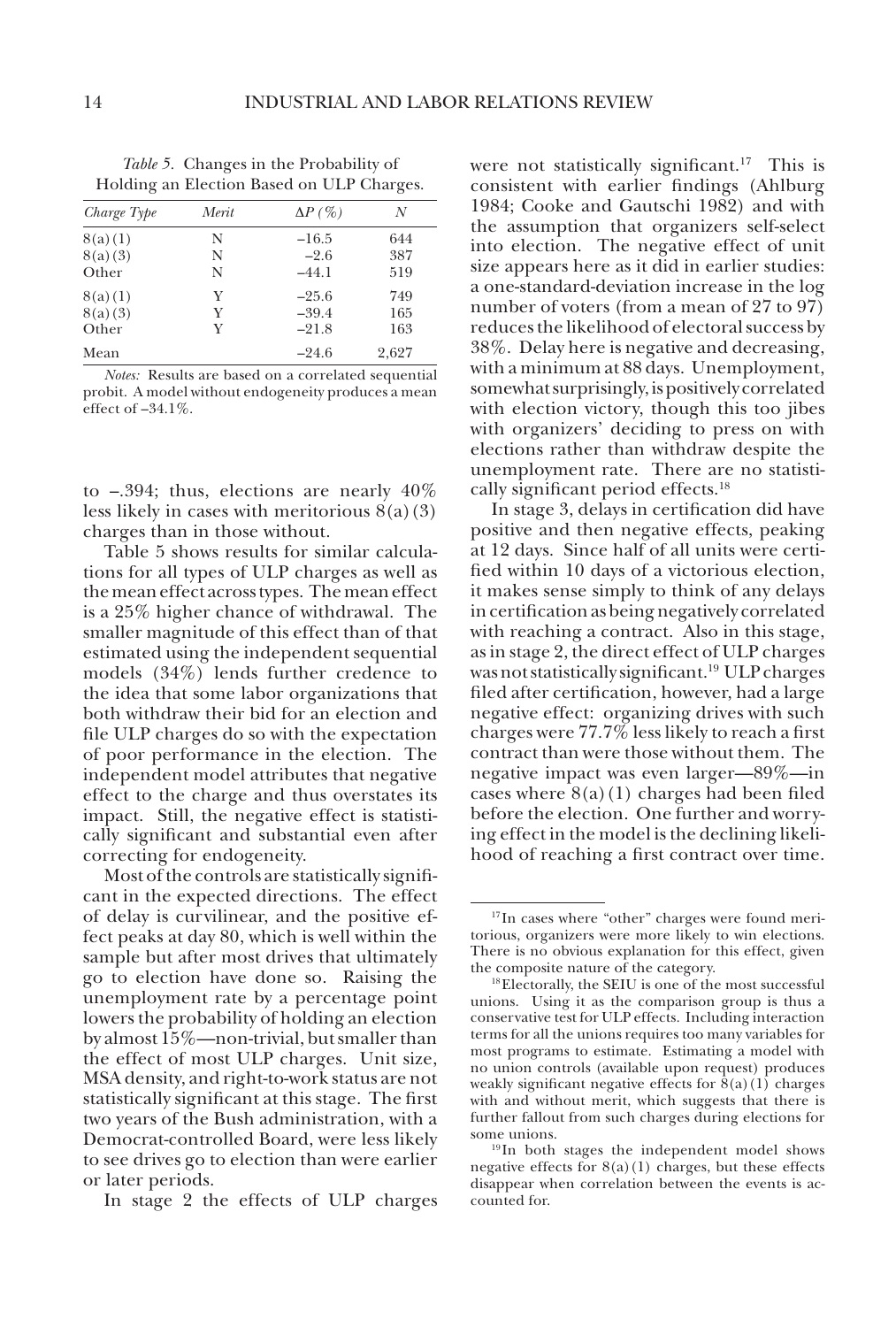|                                                   | Likelihood of Success at a Given Stage |                     |                 |              |                          |                                  |  |
|---------------------------------------------------|----------------------------------------|---------------------|-----------------|--------------|--------------------------|----------------------------------|--|
|                                                   | Reaching Contract:                     |                     |                 |              | Change in                |                                  |  |
| Was a ULP Charge Filed<br>before Election?        | Holding<br>Election                    | Winning<br>Election | No Later<br>ULP | Later<br>ULP | Cumulative<br>Likelihood | Cumulative<br>Likelihood $(\% )$ |  |
| No ULP Filed                                      | .624                                   | .558                | .410            | .093         | .129                     |                                  |  |
| $8(a)(1)$ Filed, n.m.                             | .521                                   | .558                | .410            | .045         | .085                     | $-34$                            |  |
| $8(a)(3)$ Filed, n.m.                             | .608                                   | .558                | .410            | .093         | .126                     | $-3$                             |  |
| Other ULP Filed, n.m.                             | .349                                   | .558                | .410            | .093         | .071                     | $-45$                            |  |
| $8(a)(1)$ Filed, m.                               | .464                                   | .558                | .410            | .093         | .095                     | $-26$                            |  |
| $8(a)(3)$ Filed, m.                               | .378                                   | .558                | .410            | .093         | .071                     | $-45$                            |  |
| Other ULP Filed, m.                               | .488                                   | .625                | .410            | .093         | .104                     | $-52$                            |  |
| Average ULP                                       | .491                                   | .562                | .410            | .081         | .091                     | $-30$                            |  |
| Average Change in Likelihood<br>of Success $(\%)$ | $-25$                                  |                     | $\theta$        | $-13$        | $-30$                    |                                  |  |

*Table 6.* Likelihood of Success in Different Stages, by Presence and Type of ULP Charges, Including Average and Cumulative Effects of a ULP Charge.

*Note:* All probabilities and calculations used to produce this table are available in an appendix from the author upon request.

Representation cases that were concluded under the Republican-majority Board were considerably less likely to reach agreement than comparable cases earlier in the study period.

Modeling the process this way allows us to calculate the cumulative relationship between ULP charges and the final outcome, to see where in the process ULP charges "bite." This is done by conditioning later outcomes on the estimated probability of achieving earlier outcomes. Table 6 shows the likelihood of success in each stage, varying by the presence and type of ULP charge. The top row, "No ULP Filed," shows the likelihood of success in the absence of a pre-election ULP charge. The *cumulative likelihood* of success can then be calculated as the product of these likelihoods, with one caveat: because later ULP charges can occur, the probability of reaching a contract is a weighted average of the probabilities of reaching a contract when there is and is not a later charge.<sup>20</sup> Thus for a union with no pre-election ULP charges, the likelihood of eventually reaching a contract with the employer within the first year after

certification is 12.9%. The other rows show the likelihoods of success given various ULP charges. Their cumulative likelihoods are calculated similarly.

The impact of a ULP charge at each stage and the cumulative impact vary considerably by the type of charge filed. The most common type of charge, the  $8(a)(1)$ , is associated with lower likelihoods of success in the first and third stages and a 34% lower likelihood of passage through the entire process. In only 8.5% of such cases is the process seen through to completion. The effect is of similar size whether or not the NLRB found the charge meritorious. On the other hand,  $8(a)(3)$ charges show striking differences depending on merit findings. While non-meritorious charges had very little effect on the final outcome, meritorious charges reduced the likelihood of success by almost half.

The bottom two rows of Table 6 show the *average likelihood* of success given a ULP charge, defined as the sum of the likelihood of success given each type of charge times the probability that a charge was of that type. In practice there is no such average charge, but this figure gives an estimation of the expected effect of a ULP charge of indeterminate type. Thus, for example, a ULP charge is associated with a 25% lower likelihood of holding an election, as Table 5 also showed. These average effects yield

<sup>&</sup>lt;sup>20</sup>Here, *P*(*D*)= *P*(*B*) × *P*(*C*) × [*P*(*D*|*U* = 0) × *P*(*U* = 0)  $+ P(D|U = 1) \times P(U = 1)$ , where *U* is a post-certification ULP charge. For cases with no pre-election ULP charges,  $P(U=1) = .124$ .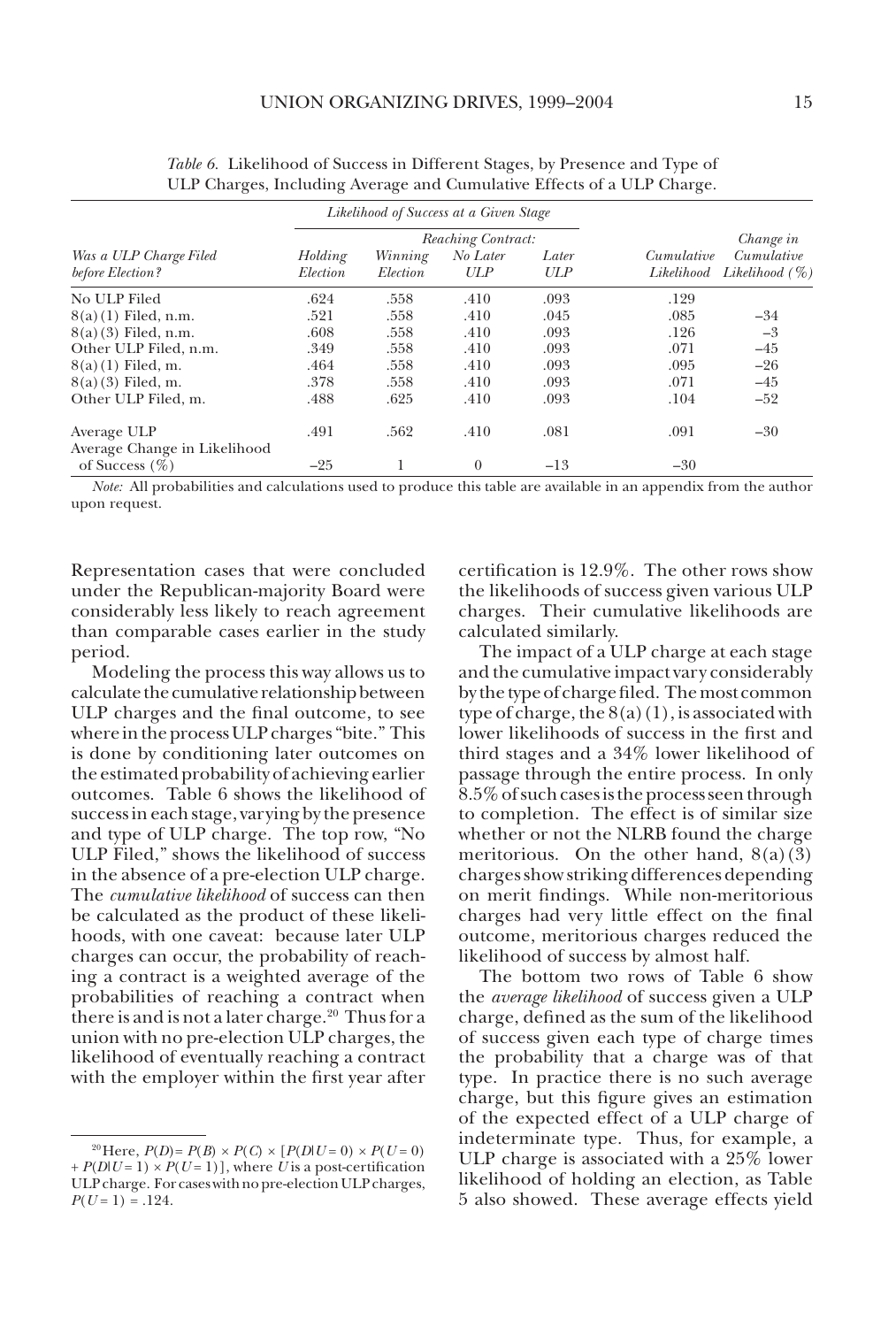a cumulative likelihood of 9.1% for passing through the entire process. This is 30% lower than the 12.9% rate for organizing campaigns with no ULP charges. Furthermore, the bulk of this reduction comes from two places: the reduction in the likelihood of holding an election and the increased likelihood of exposure to ULP charges after certification. A post-election ULP charge was experienced in 12.9% of cases without pre-election ULP charges, but in 18.5% of cases with pre-election charges.

#### **Discussion**

Consistent with a view of union organizing as a multistage process, this study of organizing drives that took place between 1999 and 2004 reveals evidence that covariates had different effects on the "sifting and sorting" (Fernandez and Weinberg 1997) of cases at different points in the process. Unit size, for example, does seem to have mattered in determining election outcomes, but not in the decision to hold elections or in the likelihood that contract negotiations would succeed. ULP charges meanwhile bit where unit size did not. The data also demonstrate a worrisome recurrence of ULP charges: in cases where charges were filed yet the union went ahead with and won the election, employers did not appear to be deterred.

Some limitations of this study should be noted. ULP charges are a noisy measure of unfair labor practices—there is a risk of false positives and false negatives. Yet that measurement error should bias the coefficients on charges toward zero. There is little reason to think that measurement error has inflated the coefficients reported here. Endogeneity, on the other hand, could bias the coefficients upward (Lawler 1984; Freeman and Kleiner 1990; Koeller 1992). Comparison of the independent and correlated sequential models suggests that endogeneity *is* an issue, particularly in the relationship between petition withdrawals and electoral success. Union organizers almost certainly withdraw based on their expected performance in the election; if organizers in that position are also likely to file ULP charges, then the impact of those charges will be overestimated.

Similarly, employers probably commit unfair labor practices when they think doing so will have the greatest effect. Weaker drives will thus be exposed to ULPs more often, but it will be the weakness of the drive that provokes the ULP and not vice-versa.<sup>21</sup> It is notable that calculating the average cumulative effect of ULP charges using the results from the independent model (available on request) suggests a 58% reduction in the likelihood of final success, rather than the 30% reduction yielded by the correlated model. Half the effect, in other words, is an artifact of endogeneity. Yet the 30% reduction that remains after allowing for endogeneity is still daunting, particularly when applied to an already small likelihood of success.

A central policy implication of this study is that the organizing process is broken. If workers who have expressed interest in voting whether to have a union have only a one-in-five chance of ultimately reaching a first contract, or a one-in-eleven chance when there is a ULP charge, they will quite rationally decide that the union certification process is not a worthwhile investment. While the NLRB election procedure can be modeled as a screening process, it was not *designed* to function this way. As designed, there were two screens: the signature requirement and the election. All of the cases observed here by definition met the signature requirement. The period before the election was not supposed to last months or years (Miller and Leaming 1962). Nor were one of every three organizing drives expected to be abandoned before an election was held, given the workers' stated preference for holding one. There certainly were not supposed to be attrition rates surpassing 40% in the interval between recognition and contract agreement. Yet even this study's upper-bound estimate of a 56% contract agreement rate within two years is lower than the rate estimated more than a decade ago (Dunlop Commission 1994).

The second policy implication is not new: policies geared to change or support work-

<sup>21</sup> In this second case, the "true" effect of the ULP charge would still be negative, for it is precisely because they think that their actions will encourage withdrawal that employers would choose to act.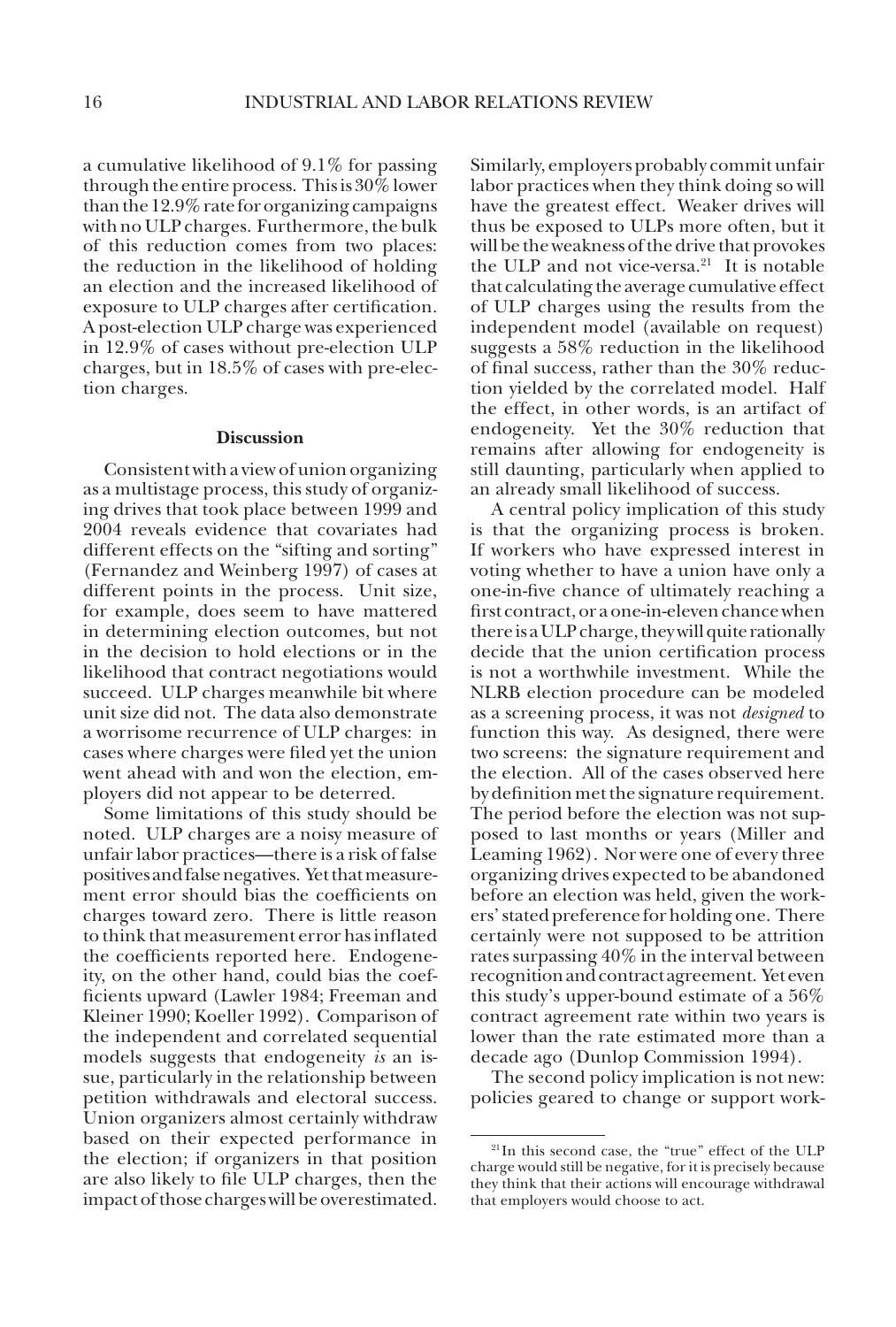ers' preferences for or against unions may be misdirected. The high rates of withdrawal and deadlock during contract negotiations imply both that workers who want unions often get no chance to express that desire, and that many workers who have chosen unionization are effectively blocked from implementing it. Consequently, policy reforms or union tactics that increase the likelihood that a worker will vote for unionization should be considered as a part of this longer process. Tempering any celebration of a 10% increase in voting, for example, must be the recognition that there is only about a 62% chance of coming to election at all and a 38% chance of negotiating a contract. Relatedly, any appraisal of the intrinsic value of elections should be qualified by consideration of how many workers never get the chance to vote in one. This work poses no definitive support for either position in the current debate over card-check versus electoral recognition, but it does suggest that, *ceteris paribus,* substantially more workers would have been organized into unions between 1999 and 2004 if the signature screen were the final one. $22$  Furthermore, support for elections, on whatever grounds, should be backed up by support for additional reforms that will raise workers' chances of *holding* elections.

A tactical implication is that union organizers who choose to hold elections despite having filed ULP charges may be too optimistic about their long-term relationship with the employer. While it is true that pre-election ULP charges seem to have no effect on election outcomes, they are associated with nearly 50% higher odds of new ULP charges being filed during contract negotiations. The contract-agreement rate for this group is a dismal 25.4%. Given the difficulty of reaching a contract in all other drives, it is questionable whether these acrimonious negotiations are a good use of scarce union resources. Unions may have other reasons for pushing

such drives, and will probably continue to do so; but it is worth considering this additional cost when evaluating the relative benefits of such perseverance.

The central research implication of this study is that union organizing in America is a process both more complex and more strategic than previous work that focused on the elections might have led us to suppose. Much of the research on worker preferences for unionization trained a behavioral lens on organizing and tried to determine what forces would influence individuals' voting (Getman et al. 1976). This study suggests that such an approach overstates the influence of workers' preferences. In the stages before and after elections, unionization can be thwarted despite workers' strong preferences for it. Thus this study supports other recent work that has tried to consider individual employees' preferences as well as the opportunity structure in which those preferences can be expressed (Riddell 2004).

There is a parallel here with the evolution of status-attainment research in sociology, where the focus shifted over time from individual-specific determinants of financial or social success, like education, to organizational characteristics that influenced the opportunities that any given individual faced (Baron and Bielby 1980, 1985). Certainly we need accurate and current understanding of what precisely employees want from their relationships with their employers (Freeman and Rogers 1999), but without knowing the legal and organizational hurdles that must be cleared to build such relationships, we cannot fully explain the gap between preferences and outcomes in the workplace.

A sequential approach like the one used here complicates earlier research findings. If there are multiple mechanisms by which ULPs could influence organizing success, depending on the stage of the process considered, then there may also be multiple mechanisms by which corporate characteristics (Maranto 1988), unit size (Farber 2001), attitudes and normative pressures (Montgomery 1989), or other determinants have their effects. In particular, the fact that the group making the relevant decisions changes from stage to stage (from union organizers in stage

<sup>&</sup>lt;sup>22</sup> This point should be tempered by the realization that, were the signature screen the final bar to union recognition, we would almost certainly see earlier employer resistance. It is wrong to say that *all* the organizing drives seen here to pass the signature bar would have done so under a card-check regime.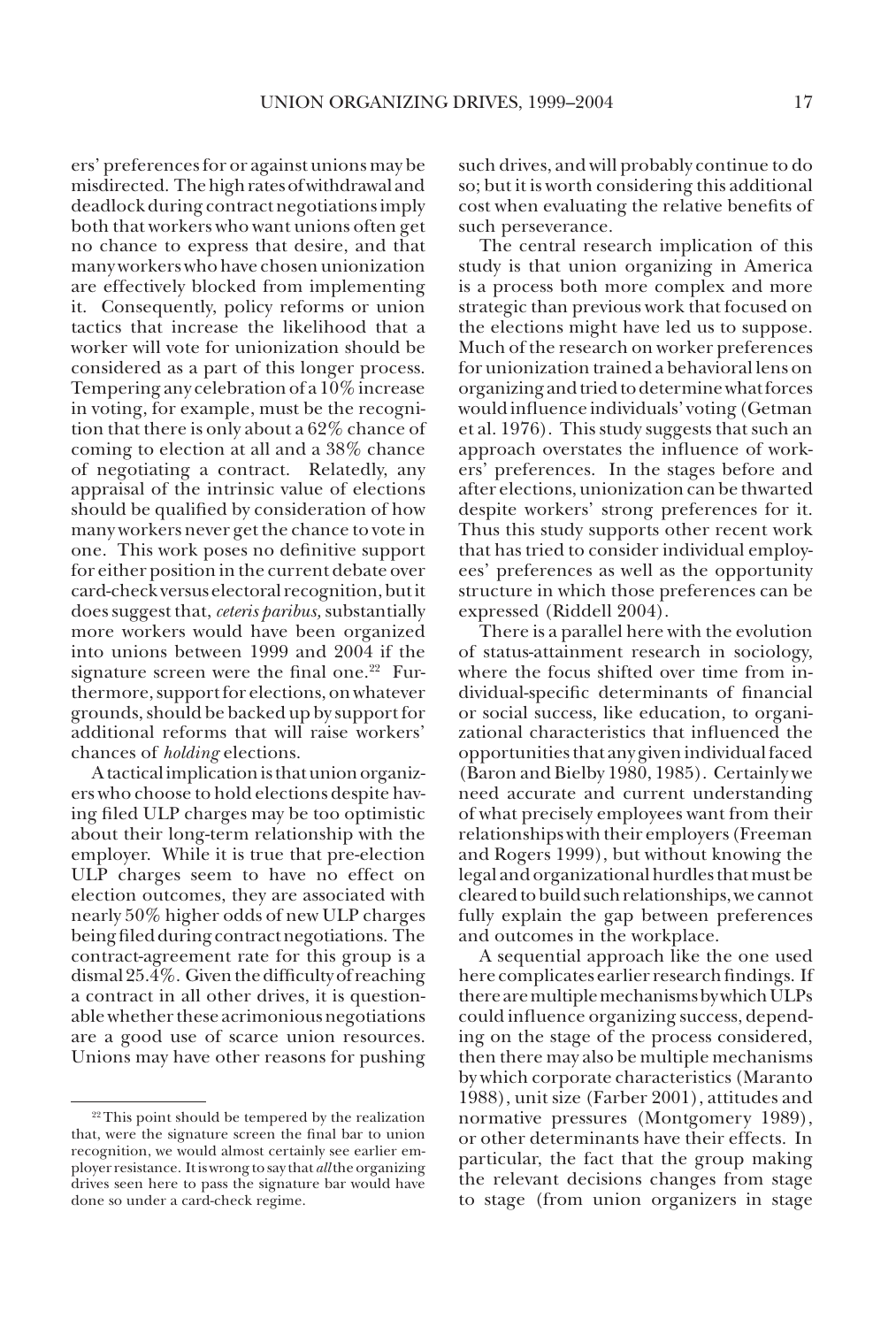1, to workers in stage 2, to business agents in stage 3) means that many effects will be stable across stages only insofar as they work through different agents in the same way. Yet this approach also offers a way to resolve some of those complications. Future research could test between alternative explanations that make identical predictions at one stage, if those explanations make different predictions at another stage. This study provides, for example, a crude test for evaluating some competing theories of unit size. Larger units are less likely to win elections but no less likely to hold them. Theories based on free-riding (Olson 1965) and theories based on the probability distributions of votes (Farber 2001) both predict that larger units will win elections at lower rates, but a free-rider theory should also predict that larger units would hold elections at lower rates. Thus the results presented here tentatively lend more support to a probabilistic explanation for unit size's effect than to the free-rider explanation. Similar tests could be implemented to judge between other proposed mechanisms.

There is one other, more specific, research implication. Cases in which  $8(a)(3)$  charges were filed during this period appear to have been quite different from those studied in earlier periods (compare Kleiner 1984). Why non-meritorious 8(a)(3) charges had so little effect compared to meritorious ones is a mystery, particularly given the more comparable effects of non-meritorious and meritorious  $8(a)(1)$  charges.

## **Conclusion**

Two developments encouraged the quantitative study of union-organizing drives. The first was the NLRB's and the AFL-CIO's systematic collection of administrative data on representation drives (Miller and Leaming 1962; Rose 1972). The second was the steady erosion of union success in those drives, from the mid-1970s onward. Thirty years after Getman et al. (1976) sparked the first long debate about why and how workers choose to join or avoid unions, it seems that interest in the administrative details of union representation campaigns has faded. The difficulties confronting union organizers in

the United States are so obviously tied up with broader systemic problems that focusing on procedural failings may seem pedantic.

This study rejects such a view. To understand *which* systemic problems have the greatest impact on the growth and decline of the trade union movement, we need theory and models of where and how those problems interact with the union-organizing process. This will require an extended institutional model of process, one that includes successively earlier and later stages. As this study shows, such work will raise new questions even as it offers answers to old ones. By assembling national data for a larger portion of the organizing process than has heretofore been susceptible to close examination, by accounting for the endogeneity that characterizes choice-based selection models (Ben-Akiva et al. 1997), and by demonstrating sequential, cumulative effects over the course of that process, this study takes the first step in that direction.

Future research could move forward on three fronts. First, of course, more controls could be added. The goal of doing so would not be to increase the share of total variance explained as much as it would be to judge whether competing "determinants," such as national union characteristics and individual organizers' tactics, have different effects at different points in the process.

Second, the scope of the process could be broadened. For example, this paper does not model the card drive, on which no systematic data are collected. While the card drive is beyond the purview of the NLRB, individual unions often have records of their abortive organizing drives. These records could be appended to the main dataset, resulting in a subset of data containing information for the earliest organizing stage. We should, in any event, be wary of drawing a simple dichotomy between "formal," NLRB-supervised and -certified organizing drives and "informal" ones. Even the "formal" drives have an informal component—the card drive—that is poorly documented and researched. "Informal" voluntary-recognition drives, in turn, may be more common after formal organizing drives have failed. For example, are ULP charges in an earlier period associated with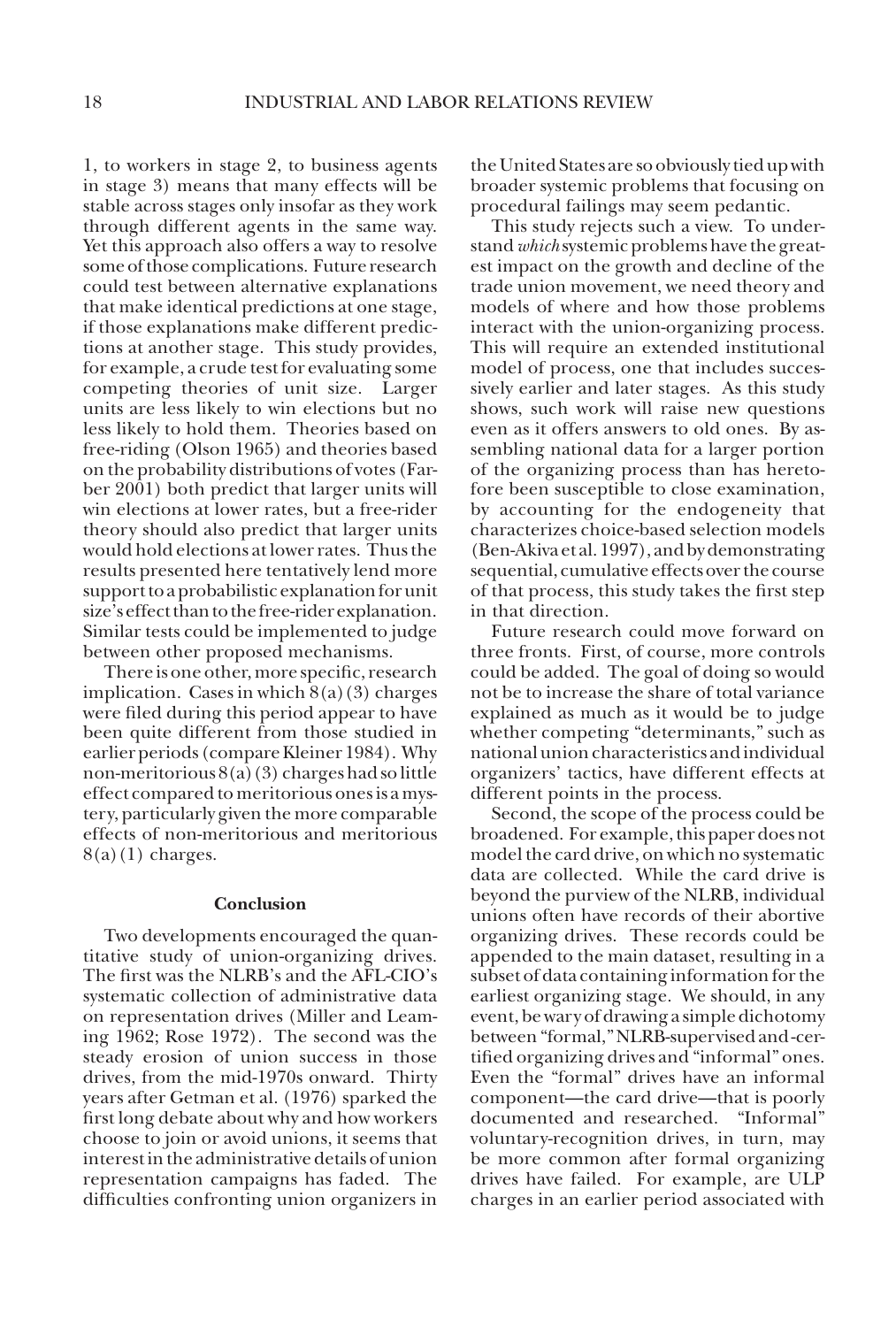corporate campaigns and neutrality agreements in a later period? The basic logic of extending the scope of the process remains the same here, and suggests a way to model shifts from one type of organizing effort to another.

Third, measures of institutional stability or decline could be added to the data. If we think that union decline results in part from larger transformations in the economic, legal, or regulatory environment, then we should be able to hypothesize both whether a particular institutional change should affect organizing drives' prospects and at what point in the process the effects should be felt. This third front would have to be the hardest-fought, inasmuch as the theory and empirics are the least developed, but it holds the most potential for tying our theories of organizing success and failure into wider discussions of changes in the employment relationship (Osterman and Burton 2004; Powell 2001).

The decline of unionization may have implications beyond labor-management relations. Markets rely on a constellation of institutions, some informal but many formal and legal, to function (Polanyi 1944; Granovetter 1985; World Bank 2002). If union decline involves the erosion of other social and economic institutions, such as the rule of law or regulation in the economy, then that decline should be cause for broader worry. To the extent that the presence of ULP charges signals institutional erosion, a better understanding of exactly where they affect the organizing process will help us decide how concerned we should be.

#### **REFERENCES**

- Ahlburg, Dennis A. 1984. "Majority Voting Rules and the Union Success Rate in National Labor Relations Board Representation Elections." *Journal of Labor Research,* Vol. 5, No. 3 (Summer), pp. 229–36.
- Baron, James N., and William T. Bielby. 1980. "Bringing the Firm Back In: Stratification, Segmentation, and the Organization of Work." *American Sociological Review,* Vol. 45, No. 5 (October), pp. 737–65.
- \_\_\_\_. 1985. "Organizational Barriers to Gender Equality: Sex Segregation of Jobs and Opportunities." In Alice S. Rossi, ed., *Gender and the Life Course*, pp. 233–51. New York: Aldine.
- Ben-Akiva, Moshe, Daniel Mcfadden, Makato Abe, Ulf Böckenholt, Denis Bolduc, Dinesh Gopinath, Takayuki Morikawa, Venkatram Ramaswamy, Vithala Rao, David Revelt, and Dan Steinberg. 1997. "Modeling Methods for Discrete Choice Analysis." *Marketing Letters,* Vol. 8, No. 3, pp. 273–86.
- Brudney, James J. 2005. "Contractual Approaches to Labor Organizing: Supplanting the Election Paradigm?" *Labor and Employment Relations Association Series, Proceedings of the 57th Annual Meeting,* pp. 106–13. Champaign, Ill.: Labor and Employment Relations Association.
- Cohen, Larry, and Richard Hurd. 1998. "Fear, Conflict, and Union Organizing." In Kate Bronfenbrenner, Sheldon Friedman, Richard Hurd, Rudolph Oswald, and Ronald L. Seeber, eds., *Organizing to Win: New Research on Union Strategies,* pp. 181–96. Ithaca, N.Y.: ILR Press (an imprint of Cornell University Press).
- Cooke, William N. 1983. "Determinants of the Outcomes of Union Certification Elections." *Industrial and Labor Relations Review,* Vol. 36, No. 3 (April), pp. 402–14.
- Cooke, William N., and Frederick H. Gautschi, III. 1982. "Political Bias in NLRB Unfair Labor Practice Decisions." *Industrial and Labor Relations Review,* Vol. 35, No. 4 (July), pp. 539–49.
- DiNardo, John, and David S. Lee. 2004. "Unionism in California and the United States: Using Representation Elections to Evaluate Their Impact on Business Establishments." In Ruth Milkman and Kim Voss, eds., *Rebuilding Labor: Organizing and Organizers in the New Union Movement*, Chap. 9, pp. 251–93. Ithaca, N.Y.: Cornell University Press.
- Dunlop Commission. 1994. *The Dunlop Commission on the Future of Worker-Management Relations: Final Report.* Technical Report, U.S. Commission on the Future of Worker-Management Relations, Washington, D.C.
- Farber, Henry S. 2001. "Union Success in Representation Elections: Why Does Unit Size Matter?" *Industrial and Labor Relations Review,* Vol. 54, No. 2 (January), pp. 329–48.
- Fernandez, Roberto M., and Nancy Weinberg. 1997. "Sifting and Sorting: Personal Contacts and Hiring in a Retail Bank." *American Sociological Review,* Vol. 62, No. 6 (December), pp. 883–902.
- Fiorito, Jack. 2003. "Union Organizing in the United States." In Gregor Gall, ed., *Union Organizing: Campaigning for Trade Union Recognition,* Chap. 11, pp. 191–210. Routledge Studies in Employment Relations.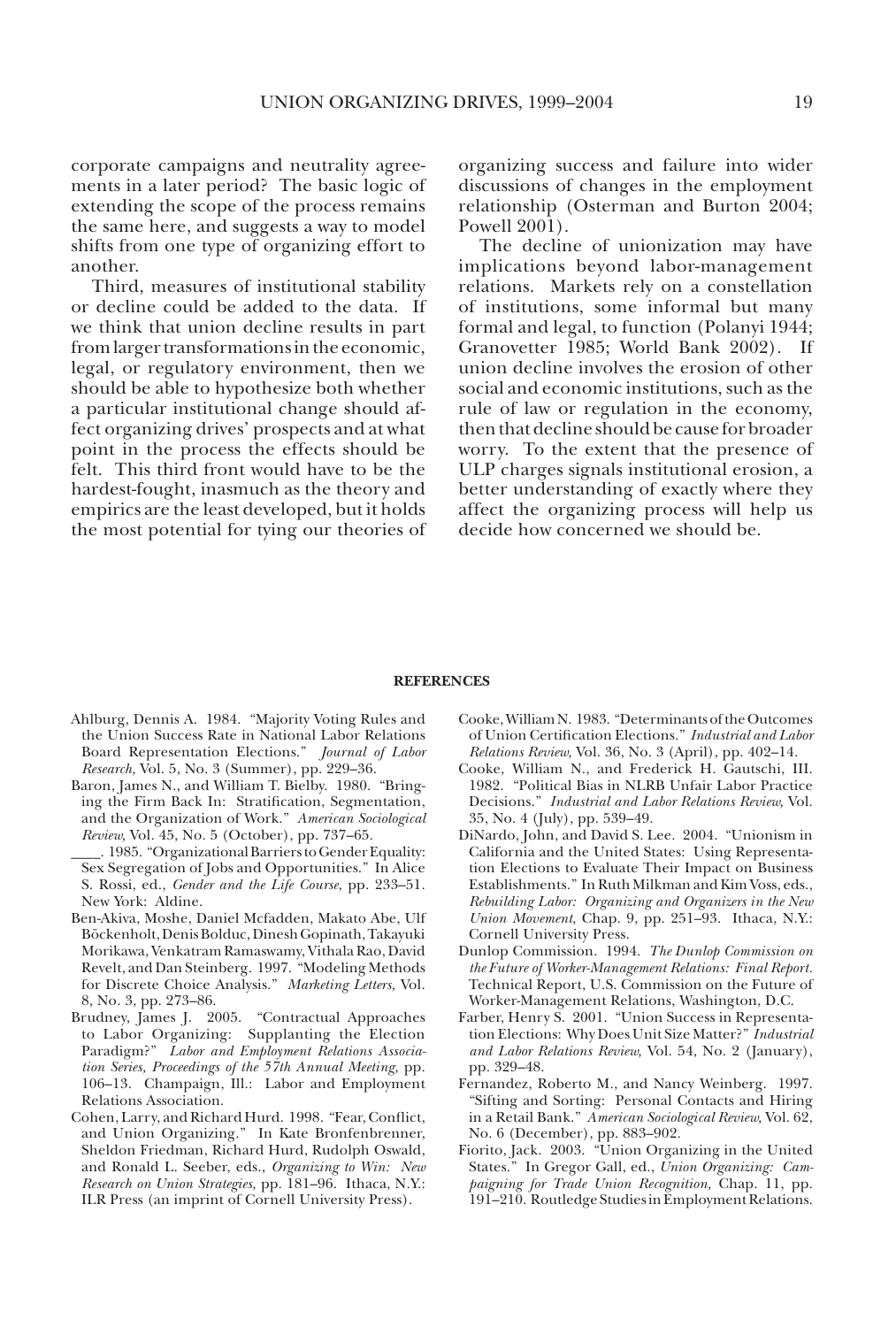London: Routledge.

- Fiorito, Jack, and Dennis P. Bozeman. 1997. "Fear and Loathing (and Bribery) in the Workplace: Worker Perceptions of Employer Responses to Union Organizing." *Journal of Individual Employment Rights,* Vol. 5, pp. 137–52.
- Flanagan, Robert J. 1989. "Compliance and Enforcement Decisions under the National Labor Relations Act." *Journal of Labor Economics,* Vol. 7, No. 3 (July), pp. 257–80.
- \_\_\_\_. 2005. "Has Management Strangled U.S. Unions?" *Journal of Labor Research,* Vol. 26, No. 1 (Winter), pp. 33–63.
- Freeman, Richard B. 2005. "What Do Unions Do? The 2004 M-Brane Stringtwister Edtion." NBER Working Paper 11410, June; available online at http://www. nber.org/papers/w11410.
- Freeman, Richard B., and Morris M. Kleiner. 1990. "Employer Behavior in the Face of Union Organizing Drives." *Industrial and Labor Relations Review,* Vol. 43, No. 4 (July), pp. 351–65.
- Freeman, Richard, and James Medoff. 1984. *What Do Unions Do?* New York: Basic Books.
- Freeman, Richard B., and Joel Rogers. 1999. *What Workers Want.* Ithaca, N.Y.: ILR Press (an imprint of Cornell University Press).
- Gao, Chuanming, Kajal Lahiri, and Bernard Wixon. 2001. "Value of Sample Separation in a Sequential Probit Model: Another Look at SSA's Disability Determination Process." Mimeo, SUNY–Albany.
- Getman, Julius G., Stephen B. Goldberg, and Jeanne B. Herman. 1976. *Union Representation Elections: Law and Reality.* New York: Russell Sage Foundation.
- Granovetter, Mark. 1985. "Economic Action and Social Structure: The Problem of Embeddedness." *American Journal of Sociology,* Vol. 91, No. 3 (November), pp. 481–510.
- Heneman, Herbert G., III, and Marcus H. Sandver. 1983. "Predicting the Outcome of Union Certification Elections: A Review of the Literature." *Industrial and Labor Relations Review,* Vol. 36, No. 4 (July), pp. 537–59.
- Hirsch, Barry T., and David A. Macpherson. 2004. "Union Membership and Coverage Database from the Current Population Survey." Available online at http://unionstats.com.
- Hoxie, Robert F. 1923. *Trade Unionism in the United States,* 2nd ed., pp. 31–77. New York: Russell & Russell.
- Hurd, Richard W., and Adrienne McElwain. 1988. "Organizing Clerical Workers: Determinants of Success." *Industrial and Labor Relations Review,* Vol. 41, No. 3 (April), pp. 360–73.
- Kleiner, Morris M. 1984. "Unionism and Employer Discrimination: Analysis of 8(a)(3) Violations." *Industrial Relations,* Vol. 23, No. 2 (Summer), pp. 234–43.
- Koeller, C. Timothy. 1992. "Employer Unfair Labor Practices and Union Organizing Activity: A Simultaneous Equation Model." *Journal of Labor Research,* Vol. 13, No. 2 (Spring), pp. 173–87.
- Lahiri, Kajal, Denton R. Vaughan, and Bernard Wixon. 1995. "Modeling SSA's Sequential Disability Determination Process Using Matched SIPP Data." *Social Security Bulletin,* Vol. 58, No. 4, pp. 3–42.

Lawler, John J. 1984. "The Influence of Management

Consultants on the Outcome of Union Certification Elections." *Industrial and Labor Relations Review,* Vol. 38, No. 1 (October), pp. 38–51.

- Lillard, Lee A., and Constantijn W.A. Panis. 2003. *AML Multilevel Multiprocess Statistical Software, Version 2.0.* Los Angeles: Econware.
- Lillard, Lee A., and Robert J. Willis. 1994. "Intergenerational Educational Mobility: Effects of Family and State in Malaysia." *Journal of Human Resources,* Vol. 29, No. 4 (Fall), pp. 1126–66.
- Lipset, Seymour Martin, Martin Trow, and James Coleman. 1956. *Union Democracy: The Politics of the International Typographical Union.* New York: Anchor.
- Maranto, Cheryl L. 1988. "Corporate Characteristics and Union Organizing." *Industrial Relations,* Vol. 27, No. 3 (Summer), pp. 352–70.
- McGuiness, Kenneth C., and Jeffrey A. Norris. 1986. *How to Take a Case before the NLRB,* 5th ed. Washington, D.C.: Bureau of National Affairs, Inc.
- Miller, Richard U., and George F. Leaming. 1962. "The Extent and Significance of Administrative Delays in the Processing of Union Representation Cases in Arizona." *Arizona Review of Business and Public Administration,* Vol. 2, No. 9, pp. 1–11.
- Montgomery, B. Ruth. 1989. "The Influence of Attitudes and Normative Pressures on Voting Decisions in a Union Certification Election." *Industrial and Labor Relations Review,* Vol. 42, No. 2 (January), pp. 262–79.
- Olson, Mancur. 1965. *The Logic of Collective Action: Public Goods and the Theory of Groups.* Cambridge, Mass.: Harvard University Press.
- Osterman, Paul, and M. Diane Burton. 2004. "Ports and Ladders: The Nature and Relevance of Internal Labor Markets in a Changing World." In Pamela Tolbert and Rosemary Batt, eds., *Oxford Handbook on Work and Organization.* Oxford: Oxford University Press.
- Petersen, Trond. 1985. "A Comment on Presenting Results from Logit and Probit Models." *American Sociological Review,* Vol. 50, No. 1 (February), pp. 130–31.
- Peterson, Richard B., Thomas W. Lee, and Barbara Finnegan. 1992. "Strategies and Tactics in Union Organizing Campaigns." *Industrial Relations,* Vol. 1, No. 2 (Spring), pp. 370–80.
- Polanyi, Karl. 1944. *The Great Transformation: The Political and Economic Origins of Our Time*. New York: Rinehart.
- Powell, Walter. 2001. "The Capitalist Firm in the 21st Century: Emerging Patterns." In Paul Dimaggio, ed., *The Twenty-First Century Firm,* pp. 34–68. Princeton: Princeton University Press.
- Riddell, Chris. 2004. "Union Certification Success under Voting versus Card-Check Procedures: Evidence from British Columbia, 1978–1998." *Industrial and Labor Relations Review,* Vol. 57, No. 4 (July), pp. 493–517.
- Rose, Joseph B. 1972. "What Factors Influence Union Representation Elections?" *Monthly Labor Review,* Vol. 95, No. 10 (October), pp. 49–51.
- Upchurch, Dawn M., Lee A. Lillard, and Constantijn W.A. Panis. 2002. "Nonmarital Childbearing: Influences of Education, Marriage, and Fertility." *Demography,* Vol. 39, No. 2, pp. 311–29.
- Waelbroeck, Patrick. 2005. "Computational Issues in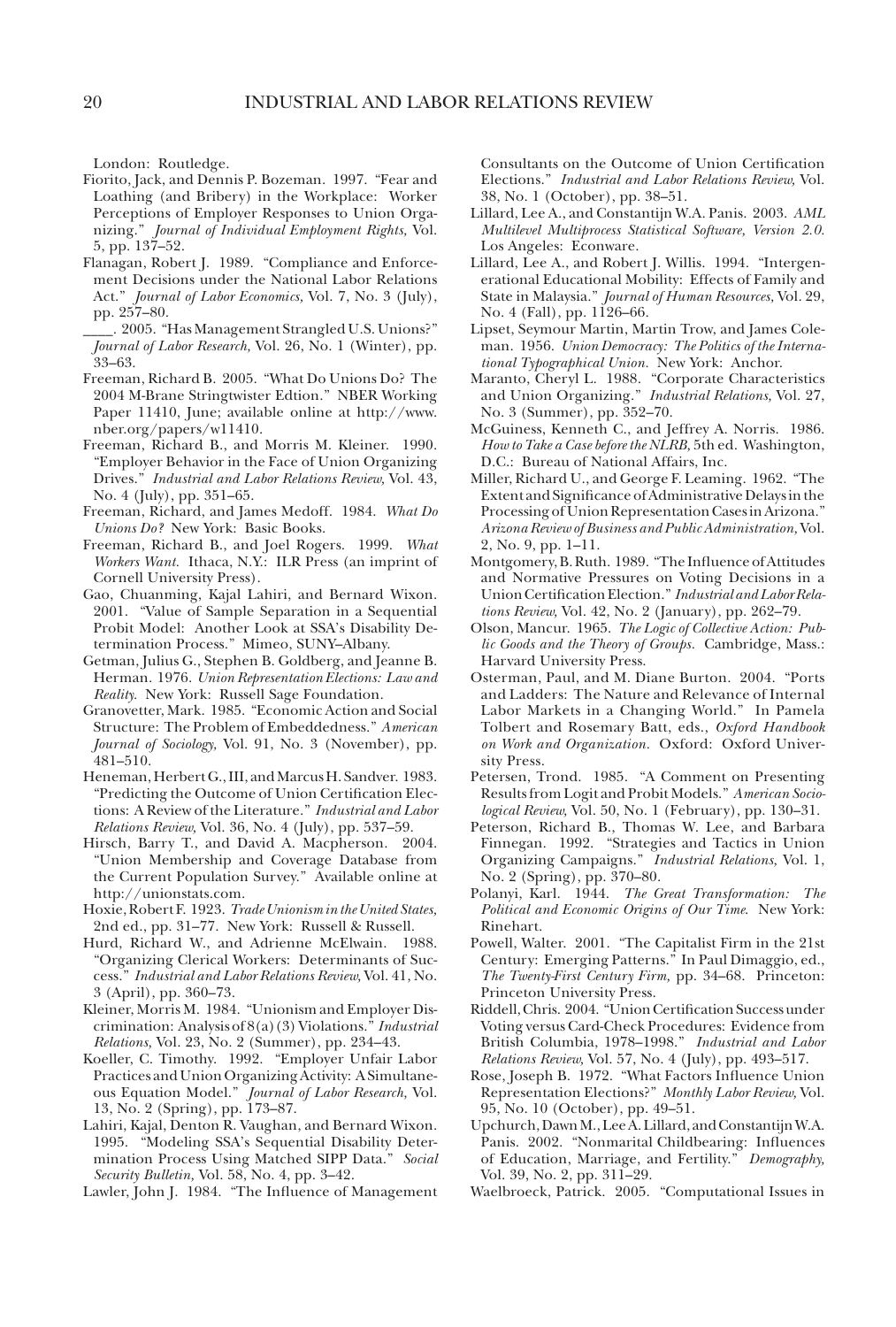the Sequential Probit Model: A Monte Carlo Study." *Computational Economics,* Vol. 26, No. 2, pp. 141–61. Wessels, Walter J. 1981. "Economic Effects of Right to Work Laws." *Journal of Labor Research,* Vol. 2, No. 1 (Winter), pp. 55–75.

World Bank. 2002. "Building Institutions for Markets: World Development Report, 2002." Technical Report. Washington, D.C.